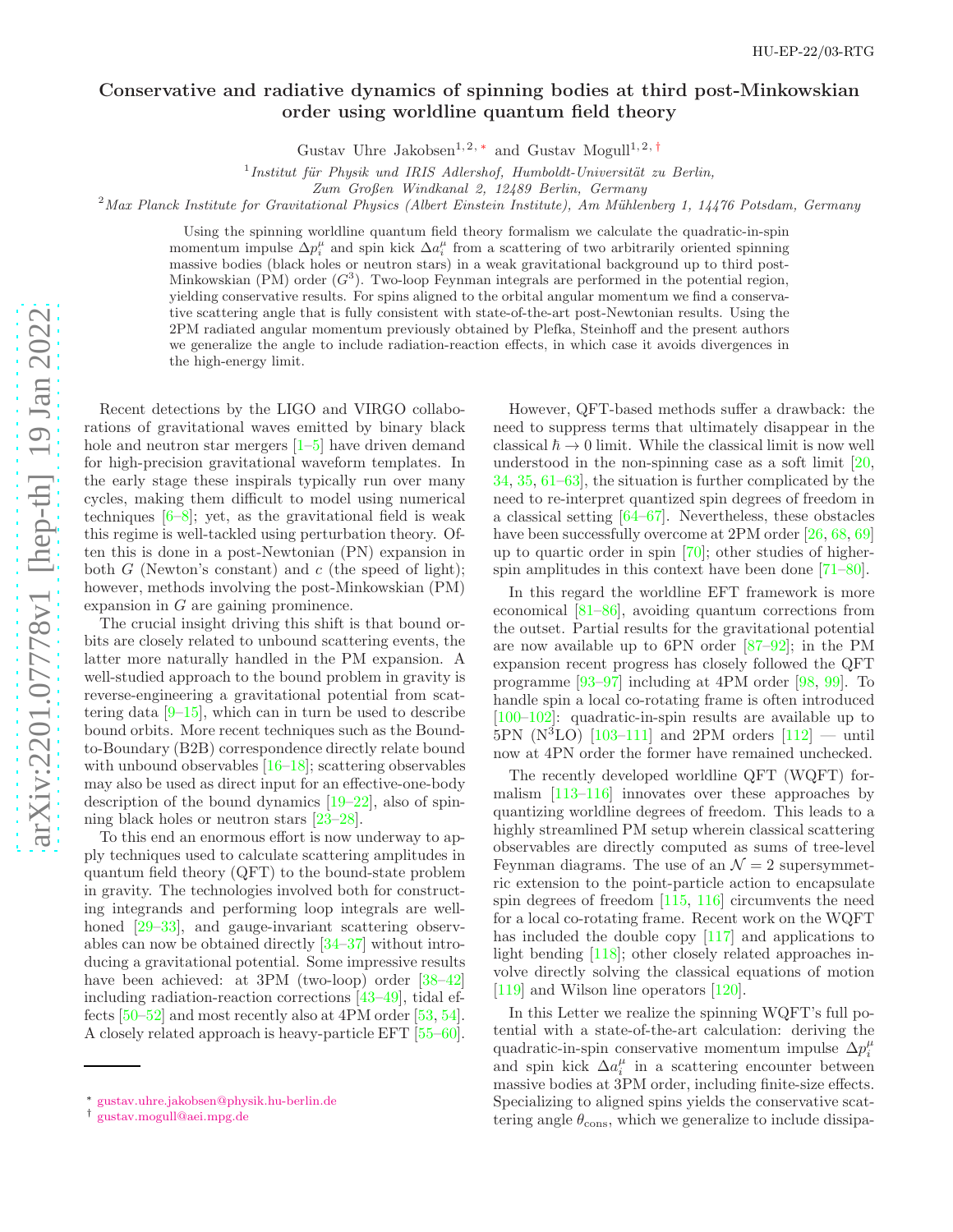tive effects using the linear response relation [\[121](#page-13-17)[–123\]](#page-13-18).

 $Spinning$  WQFT Formalism.  $-$  The dynamics of Kerr black holes with masses  $m_i$  and positions  $x_i^{\mu}(\tau)$ on a curved D-dimensional background metric  $g_{\mu\nu}$  are described up to quadratic order in spin by the  $\mathcal{N} = 2$ supersymmetric worldline action [\[124,](#page-13-19) [125\]](#page-14-0)

$$
\frac{S^{(i)}}{m_i} = -\int d\tau \left[ \frac{1}{2} g_{\mu\nu} \dot{x}_i^{\mu} \dot{x}_i^{\nu} + i \bar{\psi}_{i,a} \frac{\mathrm{D} \psi_i^a}{\mathrm{D} \tau} + \frac{1}{2} R_{abcd} \bar{\psi}_i^a \psi_i^b \bar{\psi}_i^c \psi_i^d \right].
$$
\n(1)

The complex Grassmann-valued vectors  $\psi_i^a(\tau)$ , defined in a local frame  $e^a_\mu$  with  $g_{\mu\nu} = e^a_\mu e^b_\nu \eta_{ab}$  and  $\frac{\partial \psi^a_i}{\partial \tau} = \dot{\psi}^a_i +$  $\dot{x}^{\mu}\omega_{\mu}{}^{ab}\psi_{i,b}$ , encode spin degrees of freedom (we use the mostly-minus metric). The spin tensors  $S_i^{\mu\nu}$  and Pauli-Lubanski spin vectors  $a_i^{\mu}$  are composite fields:

$$
S_i^{\mu\nu}(\tau) = -2ie_a^{\mu}e_b^{\nu}\bar{\psi}_i^{[a}\psi_i^{b]}, \ a_i^{\mu}(\tau) = \frac{1}{2m_i}\epsilon^{\mu}{}_{\nu\rho\sigma}S_i^{\nu\rho}p_i^{\sigma}, \ (2)
$$

where  $p_{i,\mu} = m_i g_{\mu\nu} \dot{x}_i^{\nu}$  (referred to as  $\pi_{i,\mu}$  in Ref. [\[116](#page-13-11)]).

Reparametrization invariance in  $\tau$  and U(1) symmetry on the Grassmann vectors respectively imply conservation of  $p_i^2$  and  $\bar{\psi}_i \cdot \psi_i$ . Global  $\mathcal{N} = 2$  supersymmetry provides two additional fermionic charges:  $p_i \cdot \psi_i$  and  $p_i \cdot \bar{\psi}_i$ , which when set to zero together imply the Tulczyjew-Dixon spin-supplementary condition (SSC)  $p_{i,\mu} S_i^{\mu\nu} = 0$ [\[126,](#page-14-1) [127\]](#page-14-2). The action [\(1\)](#page-1-0) extends naturally to include finite-size objects like neutron stars by also including

$$
S_{\mathcal{E}}^{(i)} := -m_i C_{\mathcal{E},i} \int \! \mathrm{d}\tau \, R_{a\mu b\nu} \dot{x}_i^\mu \dot{x}_i^\nu \bar{\psi}_i^a \psi_i^b \tilde{P}_{cd} \bar{\psi}_i^c \psi_i^d \,, \quad (3)
$$

with projector  $\tilde{P}_{ab} := \eta_{ab} - e_{a\mu}e_{b\nu}\dot{x}^{\mu}\dot{x}^{\nu}/\dot{x}^2$  and Wilson coefficients  $C_{\text{E},i}$ , where  $C_{\text{E},i} = 0$  for black holes. The projector ensures supersymmetry for terms up to  $\mathcal{O}(S^2)$ : enough to maintain the SSC and preserve lengths of the spin vectors.

The WQFT's distinguishing feature is quantization of both bulk and worldline degrees of freedom. In a weak gravitational field with  $\kappa = \sqrt{32\pi G}$  we expand  $g_{\mu\nu}(x) =$  $\eta_{\mu\nu} + \kappa h_{\mu\nu}(x)$  with the vielbein  $e^a_\mu = \eta^{a\nu} (\eta_{\mu\nu} + \frac{\kappa}{2} h_{\mu\nu} \kappa^2$  $\frac{\kappa^2}{8}h_{\mu\rho}h^{\rho}{}_{\nu}+\cdots$ ). Thereafter we no longer distinguish between spacetime  $\mu, \nu, \ldots$  and local frame  $a, b, \ldots$  indices. The worldline fields are similarly expanded around their background values:

$$
x_i^{\mu}(\tau) = b_i^{\mu} + v_i^{\mu} \tau + z_i^{\mu}(\tau), \quad \psi_i^{\mu}(\tau) = \Psi_i^{\mu} + \psi_i^{\prime \mu}(\tau),
$$
  

$$
S_i^{\mu\nu}(\tau) = S_i^{\mu\nu} + S_i^{\prime \mu\nu}(\tau), \qquad a_i^{\mu}(\tau) = a_{i0}^{\mu} + a_i^{\prime \mu}(\tau),
$$
 (4)

where  $\mathcal{S}_i^{\mu\nu} = -2i \bar{\Psi}_i^{[\mu} \Psi_i^{\nu]}$  and  $a_{i0}^{\mu} = \frac{1}{2} \epsilon^{\mu}{}_{\nu\rho\sigma} \mathcal{S}_i^{\nu\rho} v_i^{\sigma}$ . Vanishing of the supercharges implies  $v_i \cdot \Psi_i = v_i \cdot \bar{\Psi} = 0$ , so  $v_{i,\mu} S_i^{\mu\nu} = 0$ ; using  $\tau$ -reparametrization invariance on each worldline we fix  $b \cdot v_i = 0$  where  $b^{\mu} = b^{\mu}_2 - b^{\mu}_1$ . We also define the Lorentz factor  $\gamma = v_1 \cdot v_2$  and the relative velocity  $v = \sqrt{\gamma^2 - 1}/\gamma$ .

The WQFT is defined by a path integral, with physical observables calculated as operator expectation values:

$$
\langle \mathcal{O} \rangle := \int \mathcal{D}[h_{\mu\nu}, z_i^{\mu}, \psi_i^{\prime \mu}] e^{i(S_{\rm EH} + S_{\rm gf} + \sum_{i=1}^2 S^{(i)} + S_{\rm E}^{(i)})} \mathcal{O}. \tag{5}
$$

We have included the D-dimensional Einstein-Hilbert action  $S_{\text{EH}}$  and gauge-fixing term  $S_{\text{gf}}$  to enforce  $\partial_{\nu}h^{\mu\nu}$  =  $\frac{1}{2}\partial^{\mu}h^{\nu}{}_{\nu}$ . The stationary phase of the path integral is dominated by solutions to the the physically relevant Einstein and Mathisson-Papapetrou-Dixon (MPD) equations of motion [\[128](#page-14-3)[–130\]](#page-14-4). This highlights the WQFT's main advantage when studying classical physics: the classical  $\hbar \to 0$  limit is identified with the sum of tree-level Feynman diagrams.

<span id="page-1-0"></span>The WQFT Feynman rules are most naturally expressed in the Fourier domain:  $h_{\mu\nu}(x) = \int_k e^{-ik \cdot x} h_{\mu\nu}(k)$ and  $z_i^{\mu}(\tau) = \int_{\omega} e^{-i\omega\tau} z_i^{\mu}(\omega), \psi_i^{\prime\mu}(\tau) = \int_{\omega} e^{-i\omega\tau} \psi_i^{\prime\mu}(\omega),$ where  $\int_k := \int \frac{d^D k}{(2\pi)^D}$  and  $\int_{\omega} := \int \frac{d\omega}{2\pi}$ . Feynman rules for the graviton  $h_{\mu\nu}$  originating from the bulk Einstein-Hilbert action are conventional, with propagator

<span id="page-1-3"></span>
$$
\begin{array}{ll}\n\mu\nu & \rho\sigma \\
k & k^2 + i\epsilon\n\end{array} = i \frac{P_{\mu\nu;\rho\sigma}}{k^2 + i\epsilon} \tag{6}
$$

<span id="page-1-1"></span>and  $P_{\mu\nu;\rho\sigma} := \eta_{\mu(\rho}\eta_{\sigma)\nu} - \frac{1}{D-2}\eta_{\mu\nu}\eta_{\rho\sigma}$ . The choice of Feynman  $i\epsilon$  prescription is motivated by our intention to describe conservative dynamics by integrating in the potential region — we hide it from now on. The worldline propagators associated with  $z_i^{\mu}$  and  $\psi_i^{\prime \mu}$  are respectively

<span id="page-1-2"></span>
$$
\mu_{\omega} \nu_{\omega} = -i \frac{\eta^{\mu \nu}}{m_i(\omega + i\epsilon)^2},
$$
 (7a)

$$
\mu_{\omega} \nu_{\omega} = -i \frac{\eta^{\mu \nu}}{m_i(\omega + i\epsilon)}.
$$
 (7b)

By choosing a retarded  $i\epsilon$  prescription we have identified the background parameters  $b_i^{\mu}$ ,  $v_i^{\mu}$  and  $\Psi_i^{\mu}$  (and therefore  $S_i^{\mu\nu}$ ,  $a_i^{\mu}$  with the far past:  $x_i^{\mu}(\tau) \xrightarrow{\tau \to -\infty} b_i^{\mu} + \tau v_i^{\mu}$ and  $\psi_i^{\mu}(\tau) \longrightarrow^{\tau \to -\infty} \Psi_i^{\mu}$ . Expressions for Feynman vertices on the worldline were provided in Refs. [\[115](#page-13-12), [116\]](#page-13-11): they are distinguished by energy conservation and carry  $m_i e^{ik \cdot b_i} \delta(k \cdot v_i + \sum_j \omega_j)$ , where k is the total momentum of all outgoing gravitons and  $\omega_j$  are the energies of emitted  $z_i^{\mu}, \psi_i^{\prime \mu}$  and  $\bar{\psi}_i^{\prime \mu}$  modes.

Momentum impulse and spin kick. — We derive two physical observables in an unbound scattering event: the momentum impulse  $\Delta p_i^{\mu} := [p_i^{\mu}]_{\tau=-\infty}^{\tau=+\infty}$  and change in spin vectors  $\Delta a_i^{\mu} := [a_i^{\mu}]_{\tau=-\infty}^{\tau=+\infty}$  — the "spin kick". In the PM expansion with  $\Delta X = \sum_n G^n \Delta X^{(n)}$  we focus on the 3PM components  $\Delta p_1^{(3)\mu}$  and  $\Delta a_1^{(3)\mu}$ . The latter we recover from both  $\Delta p_1^{\mu}$  and  $\Delta S_1^{\mu\nu}$  using Eq. [\(2\)](#page-1-1):

$$
\Delta a_i^{\mu} = \frac{1}{2m_i} \epsilon^{\mu}{}_{\nu\rho\sigma} \left( \mathcal{S}_i^{\nu\rho} \Delta p_i^{\sigma} + m_i \Delta S_i^{\nu\rho} v_i^{\sigma} + \Delta S_i^{\nu\rho} \Delta p_i^{\sigma} \right), \tag{8}
$$

selecting the  $G^3$  component on both sides. Meanwhile  $\Delta S_i^{\mu\nu}$  we derive from  $\Delta \psi_i^{\mu} := [\psi_i^{\mu}]_{\tau=-\infty}^{\tau=\pm \infty}$  and  $\Delta \bar{\psi}_i^{\mu}$ :

$$
\Delta S_i^{\mu\nu} = -2i \left( \bar{\Psi}_i^{\left[ \mu \right]} \Delta \psi_i^{\nu \left] } + \Delta \bar{\psi}_i^{\left[ \mu \right]} \Psi_i^{\nu \left] } + \Delta \bar{\psi}_i^{\left[ \mu \right]} \Delta \psi_i^{\nu \left] } \right). \tag{9}
$$

In the WQFT formalism these quantities are considered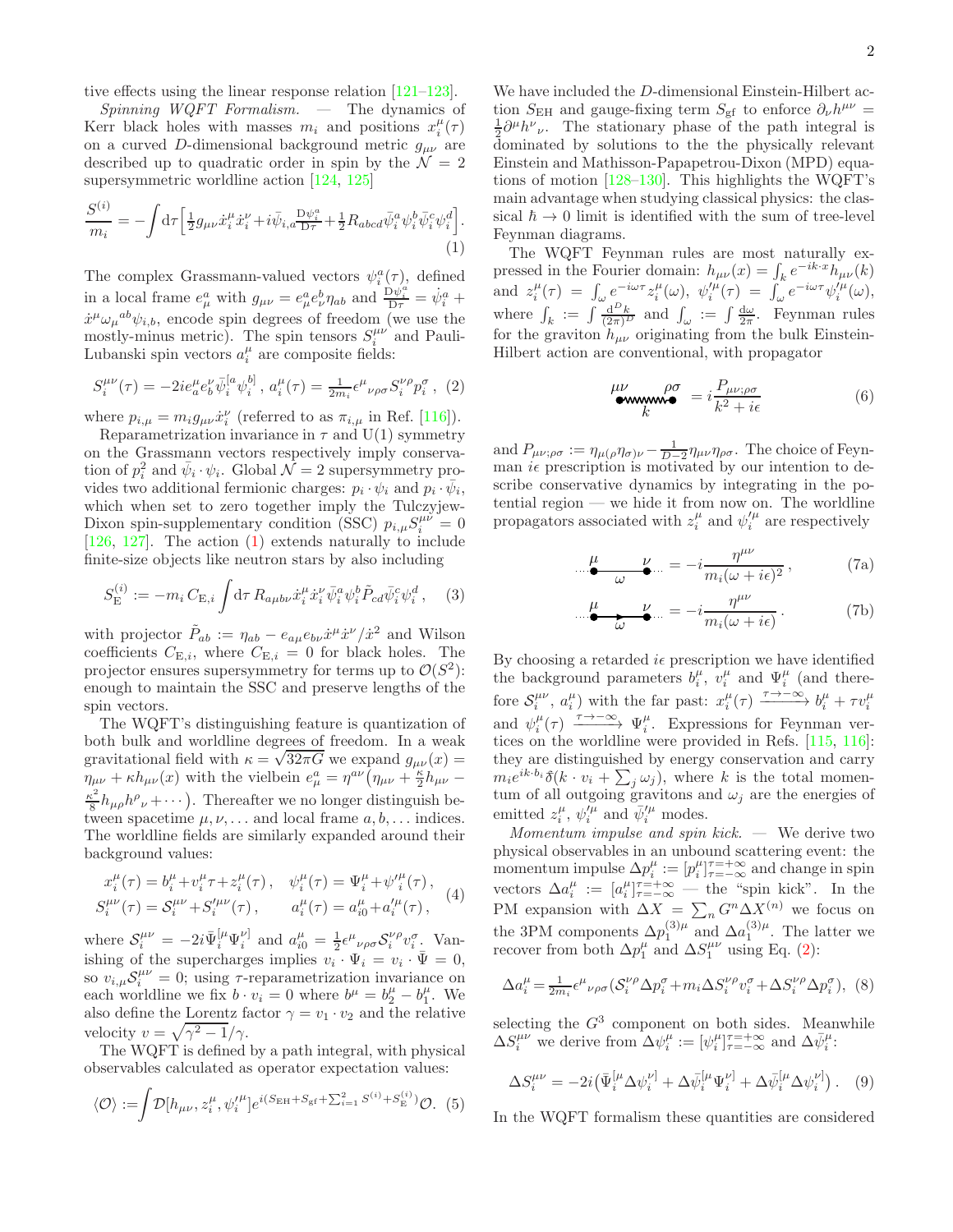<span id="page-2-1"></span>

FIG. 1: The ten types of diagram contributing to the  $m_1 m_2^3$  components of  $\Delta p_1^{(3)\mu}$  and the  $m_2^3$  components of  $\Delta \psi_1^{(3)\mu}$ , involving  $\mathcal{I}^{(1;\pm)}$ -type integrals [\(12\)](#page-2-0). In the test-body limit  $m_1 \ll m_2$  these are the only surviving contributions. All graphs should be considered trees — the dotted lines represent the worldlines on which energy is conserved, instead of momentum.

<span id="page-2-2"></span>

FIG. 2: The twenty-two types of diagram contributing to the  $m_1^2m_2^2$  components of  $\Delta p_1^{(3)\mu}$  and the  $m_1m_2^2$  components of  $\Delta\psi_1^{(3)\mu}$ , involving  $\mathcal{I}^{(2;\pm)}$ -type integrals [\(12\)](#page-2-0). We exclude "mushroom graphs" that integrate to zero in the potential region.

observables:

$$
\Delta p_i^{\mu} = m_i \int_{-\infty}^{\infty} d\tau \left\langle \frac{d^2 x_i^{\mu}(\tau)}{d\tau^2} \right\rangle = -m_i \omega^2 \left\langle z_i^{\mu}(\omega) \right\rangle|_{\omega=0},
$$
  

$$
\Delta \psi_i^{\mu} = \int_{-\infty}^{\infty} d\tau \left\langle \frac{d\psi_i^{\mu}(\tau)}{d\tau} \right\rangle = -i\omega \left\langle \psi_i^{\prime \mu}(\omega) \right\rangle|_{\omega=0}. \quad (10)
$$

Diagrammatically this amounts to drawing all tree-level diagrams with a single cut external  $z_i^{\mu}$  or  $\psi_i^{\prime \mu}$  line.

The diagrams required to calculate both  $\Delta p_1^{(3)\mu}$  and  $\Delta\psi_1^{(3)\mu}$  are divided into three categories, the first two of which are illustrated schematically in Figs. [1](#page-2-1) and [2.](#page-2-2) As the diagrams involved in  $\Delta p_1^{(3)\mu}$  and  $\Delta \psi_1^{(3)\mu}$  differ only by the cut outgoing line we display them together. For additional brevity we use only solid lines to represent propagating worldline modes  $z_i^{\mu}$ ,  $\psi_i^{\prime \mu}$  and  $\bar{\psi}'^{\mu}$ ; however, it should be assumed that each internal worldline mode could be of all three types (with expressions adjusted accordingly). The third set of diagrams (not drawn) consists simply of mirrored versions of the graphs in Fig. [1](#page-2-1) through a horizontal plane, but with the external cut line still on the first (upper) worldline. For the impulse we avoid calculating these contributions directly, instead making use of momentum conservation  $\Delta p_2^{(3)\mu} = -\Delta p_1^{(3)\mu}$  (for conservative scattering).

We assemble expressions using the WQFT Feynman rules in  $D = 4 - 2\epsilon$  spacetime dimensions, with the later intention of recovering four-dimensional results in the  $\epsilon \to 0$  limit. Each retarded worldline propagator [\(7\)](#page-1-2) points towards the outgoing line: from cause to effect. As diagrams belonging to each of the three categories carry common overall factors of the masses  $m_1^{\alpha}m_2^{\beta}$  the cate-

gories themselves are separately gauge invariant. This is a considerable practical benefit to our approach, as it allows us to break up the calculation into gauge-invariant sub-components. Diagrams in Fig. [1](#page-2-1) carry the maximum allowed power of  $m_2$ , and represent the test-body limit  $m_1 \ll m_2$ . Integrals are performed over the energies (on the worldlines  $\int_{\omega}$  or momenta (in the bulk  $\int_{k}$ ) of all internal lines.

The integrals involved in both  $\Delta p_1^{(3)\mu}$  and  $\Delta \psi_1^{(3)\mu}$  are Fourier transforms of two-loop Feynman integrals:

<span id="page-2-3"></span>
$$
\int_{q} e^{iq \cdot b} \delta(q \cdot v_1) \delta(q \cdot v_2) |q|^{\alpha} \mathcal{I}_{n_1, n_2, \dots, n_7}^{(i; \pm)}, \quad i = 1, 2, 3, \quad (11)
$$

where  $q^{\mu}$  is the total momentum exchanged from the second to the first worldline and  $\alpha$  is an arbitrary power of  $|q| := \sqrt{-q \cdot q}$ . The two-loop integral families are

<span id="page-2-0"></span>
$$
\mathcal{I}_{n_1,\ldots,n_7}^{(1,2;\pm)}[\ell_1^{\mu_1}\cdots\ell_1^{\mu_n}\ell_2^{\nu_1}\cdots\ell_2^{\nu_m}]
$$
\n
$$
:= \int_{\ell_1,\ell_2} \frac{\delta(\ell_1 \cdot v_2)\delta(\ell_2 \cdot v_{2,1})\ell_1^{\mu_1}\cdots\ell_1^{\mu_n}\ell_2^{\nu_1}\cdots\ell_2^{\nu_m}}{D_1^{n_1}D_2^{n_2}\cdots D_7^{n_7}},
$$
\n
$$
D_1 = \ell_1 \cdot v_1 + i\epsilon, \ D_2 = \pm \ell_2 \cdot v_{1,2} + i\epsilon, \ D_3 = \ell_1^2, \ D_4 = \ell_2^2,
$$
\n
$$
D_5 = (\ell_1 + \ell_2 - q)^2, \ D_6 = (\ell_1 - q)^2, \ D_7 = (\ell_2 - q)^2,
$$

and  $\mathcal{I}_{n_1,...,n_7}^{(3;\pm)} = \mathcal{I}_{n_1,...,n_7}^{(1;\pm)}\big|_{v_1\leftrightarrow v_2}$ . Each pair ( $\pm$ ) is associated with one of the three categories of diagrams. To achieve these representations one must first integrate on the energies carried by any internal deflection  $z_i^{\mu}$  or spin  $\psi_i^{\prime \mu}, \bar{\psi}_i^{\prime \mu}$  modes on the worldlines.

As two-loop integrals of this kind are now well-studied — see e.g. Refs.  $[39, 46, 131, 132]$  $[39, 46, 131, 132]$  $[39, 46, 131, 132]$  $[39, 46, 131, 132]$  $[39, 46, 131, 132]$  $[39, 46, 131, 132]$  — we relegate full details of how to perform them to Appendix [A.](#page-5-0) The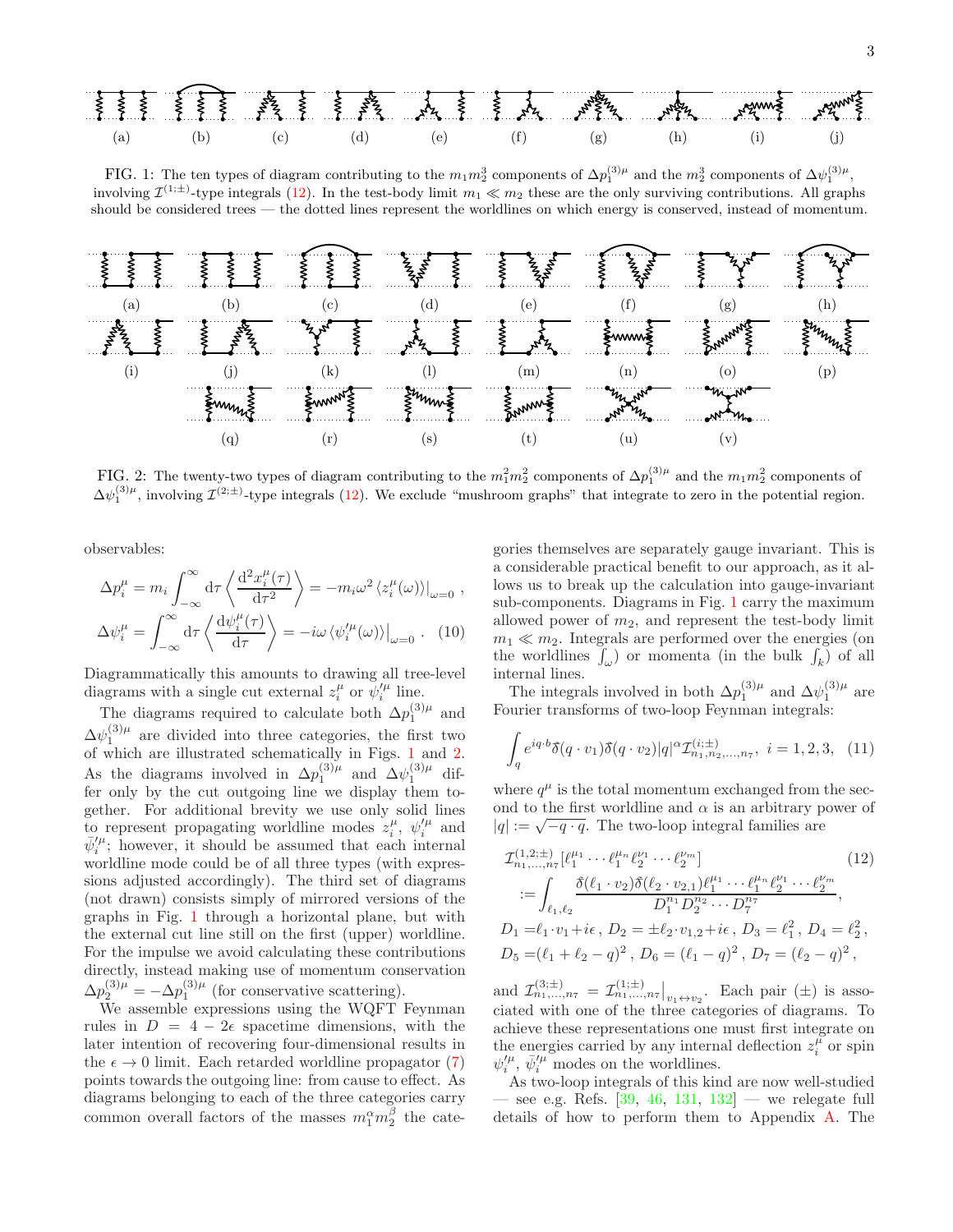$\mathcal{I}_{n_1,...,n_7}^{(1;\pm)}$  integrals — associated with the test-body diagrams in Fig.  $1$  — are more straightforward, being naturally evaluated in the rest frame  $v_2^{\mu} = (1, 0)$ . The more involved  $\mathcal{I}_{n_1,...,n_7}^{(2;\pm)}$  integrals — associated with the dia-grams in Fig. [2](#page-2-2) — contain the arccosh $\gamma$  function. To fix boundary conditions we adopt the potential region of integration, which ignores radiation-reaction contributions and may be interpreted as a resummation of the terms arising from a conservative PN expansion  $\frac{v}{c} \ll 1$ . We have therefore excluded certain graphs from Fig. [2](#page-2-2) the so-called "mushroom graphs" — which integrate to zero within this regime.

Our final results for  $\Delta p_1^{(3)\mu}$  and  $\Delta a_1^{(3)\mu}$  are presented partially in Appendix [B,](#page-7-0) and in full in an ancillary file attached to the arXiv submission of this Letter. We have performed several consistency checks: firstly, all poles in  $\epsilon = 2 - \frac{D}{2}$  arising from the dimensionally regularized two-loop integrals [\(12\)](#page-2-0) are seen to cancel, thus ensuring finiteness of our results in the limit  $D \rightarrow 4$ . Secondly, conservation of  $p_i^2$ ,  $\bar{\psi}_i \cdot \psi_i$  and the fermionic supercharge  $p_i \cdot \psi_i$  between initial and final states implies a set of consistency requirements:

$$
0 = m_1 v_1 \cdot \Delta p_1^{(3)} + \Delta p_1^{(1)} \cdot \Delta p_1^{(2)},
$$
\n
$$
0 = \bar{\Psi}_1 \cdot \Delta \psi_1^{(3)} + \Delta \bar{\psi}_1^{(3)} \cdot \Psi_1 + \Delta \bar{\psi}_1^{(1)} \cdot \Delta \psi_1^{(2)} + \Delta \bar{\psi}_1^{(2)} \cdot \Delta \psi_1^{(1)},
$$
\n
$$
0 = m_1 v_1 \cdot \Delta \psi_1^{(3)} + \Delta p_1^{(3)} \cdot \Psi_1 + \Delta p_1^{(1)} \cdot \Delta \psi_1^{(2)} + \Delta p_1^{(2)} \cdot \Delta \psi_1^{(1)}.
$$
\n(13)

All three of these checks are highly non-trivial: for instance, the third compares parts of  $\Delta \psi_1^{(3)\mu}$  containing arccosh $\gamma$  with  $\Delta p_1^{(3)\mu}$  at different orders in spin.

Scattering angle.  $-$  We now specialize to spin vectors  $a_i^{\mu}$  aligned with the orbital angular momentum:  $a_i^{\mu} = s_i l^{\mu}$  where  $l^{\mu} := \epsilon^{\mu}{}_{\nu\rho\sigma} b^{\nu} v_1^{\rho} v_2^{\sigma}/(|b|\gamma v)$ , confining the motion to a plane. The conservative part of the scattering angle is then given by (see e.g. Ref. [\[93](#page-13-1)]):

$$
\sin\left(\frac{\theta_{\text{cons}}}{2}\right) = \frac{|\Delta p_1|}{2p_{\infty}}.
$$
\n(14)

with the full scattering angle (including radiative corrections) given by  $\theta = \theta_{\text{cons}} + \theta_{\text{rad}}$ . The center-of-mass momentum is  $p_{\infty} = \mu \gamma v / \Gamma$  where  $\mu = M \nu = m_1 m_2 / M$  is the symmetric mass,  $M = m_1 + m_2$  is the total mass and  $\Gamma = E/M = \sqrt{1 + 2\nu(\gamma - 1)}$ , E being the total energy. We decompose the scattering angle as

<span id="page-3-1"></span>
$$
\frac{\theta}{\Gamma} = \sum_{n} \left( \frac{GM}{|b|} \right)^n \theta^{(n)}, \quad \theta^{(n)} = \sum_{m} \frac{\theta^{(n,m)}}{|b|^m}, \quad (15)
$$

with  $n$  and  $m$  counting the PM and spin orders respectively. At 3PM order using our results

$$
\theta_{\text{cons}}^{(3,0)} = 2 \frac{64\gamma^6 - 120\gamma^4 + 60\gamma^2 - 5}{3(\gamma^2 - 1)^3} \Gamma^2 - \frac{8\nu\gamma(14\gamma^2 + 25)}{3(\gamma^2 - 1)} - 8\nu \frac{4\gamma^4 - 12\gamma^2 - 3}{(\gamma^2 - 1)^{3/2}} \text{arccosh}\gamma \tag{16a}
$$

$$
\theta_{\text{cons}}^{(3,1)} = 2\gamma \frac{16\gamma^4 - 20\gamma^2 + 5}{(\gamma^2 - 1)^{5/2}} (5\Gamma^2 s_+ - \delta s_-) - 4\nu s_+ \left( \frac{44\gamma^4 + 100\gamma^2 + 41}{(\gamma^2 - 1)^{3/2}} + 12\gamma \frac{(\gamma^2 - 6)(2\gamma^2 + 1)}{(\gamma^2 - 1)^2} \text{arccosh}\gamma \right) ,\tag{16b}
$$

$$
\theta_{\text{cons}}^{(3,2)} = \frac{4\Gamma^2}{(\gamma^2 - 1)^3} \left( (96\gamma^6 - 160\gamma^4 + 70\gamma^2 - 5)s_+^2 - \frac{1772\gamma^6 - 2946\gamma^4 + 1346\gamma^2 - 137}{35}s_{\text{E},+}^2 \right) - 8\delta \left( \frac{16\gamma^4 - 12\gamma^2 + 1}{(\gamma^2 - 1)^2}s_{-s+}^2 \right)
$$
  

$$
- \frac{214\gamma^4 - 223\gamma^2 + 44}{35(\gamma^2 - 1)^2}s_{\text{E},-}^2 \right) + 8\nu\gamma \left[ \frac{2\gamma^4 + 86\gamma^2 + 87}{5(\gamma^2 - 1)^2}s_{-}^2 - \frac{298\gamma^4 + 834\gamma^2 + 853}{5(\gamma^2 - 1)^2}s_{+}^2 + \frac{3244\gamma^4 + 7972\gamma^2 + 4639}{105(\gamma^2 - 1)^2}s_{\text{E},+}^2 \right]
$$

$$
- \left( 3s_-^2(4\gamma^4 + 7\gamma^2 + 1) + 3s_+^2(8\gamma^6 - 68\gamma^4 - 63\gamma^2 - 9) - 2s_{\text{E},+}^2(8\gamma^6 - 56\gamma^4 - 24\gamma^2 - 3) \right) \frac{\arccosh\gamma}{\gamma(\gamma^2 - 1)^{5/2}} \right], \qquad (16c)
$$

Г

where we have defined  $\delta = (m_2 - m_1)/M$  as well as  $s_{\pm} =$  $s_1 \pm s_2$  and  $s_{E,\pm}^2 = C_{E,1} s_1^2 \pm C_{E,2} s_2^2$ . We have checked  $\theta_{\text{cons}}^{(3)}$  both in the test-body limit  $\nu \to 0$  and up to 4PN order  $(N^2LO)$  for comparable masses against Refs. [\[26](#page-11-16), [133](#page-14-7)].[1](#page-3-0) For aligned spins, this provides a first check on the complete quadratic-in-spin conservative dynamics of compact binaries at 4PN order [\[106,](#page-13-20) [107\]](#page-13-21).

As explained by Bini and Damour [\[121](#page-13-17)[–123\]](#page-13-18), the conservative scattering angle is generalized to include radiation using the linear response relation:

$$
\theta_{\rm rad} = -\frac{1}{2} \frac{\partial \theta_{\rm cons}}{\partial E} E_{\rm rad} - \frac{1}{2} \frac{\partial \theta_{\rm cons}}{\partial J} J_{\rm rad} \,. \tag{17}
$$

Here  $J$  is the total angular momentum in the centerof-mass frame: the derivative is equivalent to one with respect to the orbital angular momentum  $L = p_{\infty}|b|$ . As  $E_{\text{rad}}$  starts at  $\mathcal{O}(G^3)$  to deduce the 3PM part of  $\theta_{\text{rad}}$ we need only the  $\mathcal{O}(G^2)$  part of the radiated angular momentum  $J_{\text{rad}}^{(2)}$ . This was provided by Plefka, Steinhoff

<span id="page-3-0"></span> $^{\rm 1}$  We thank Mohammed Khalil for providing us with an extension of the 4PN scattering angle to include finite-size  $C_{\text{E},i}$  coefficients.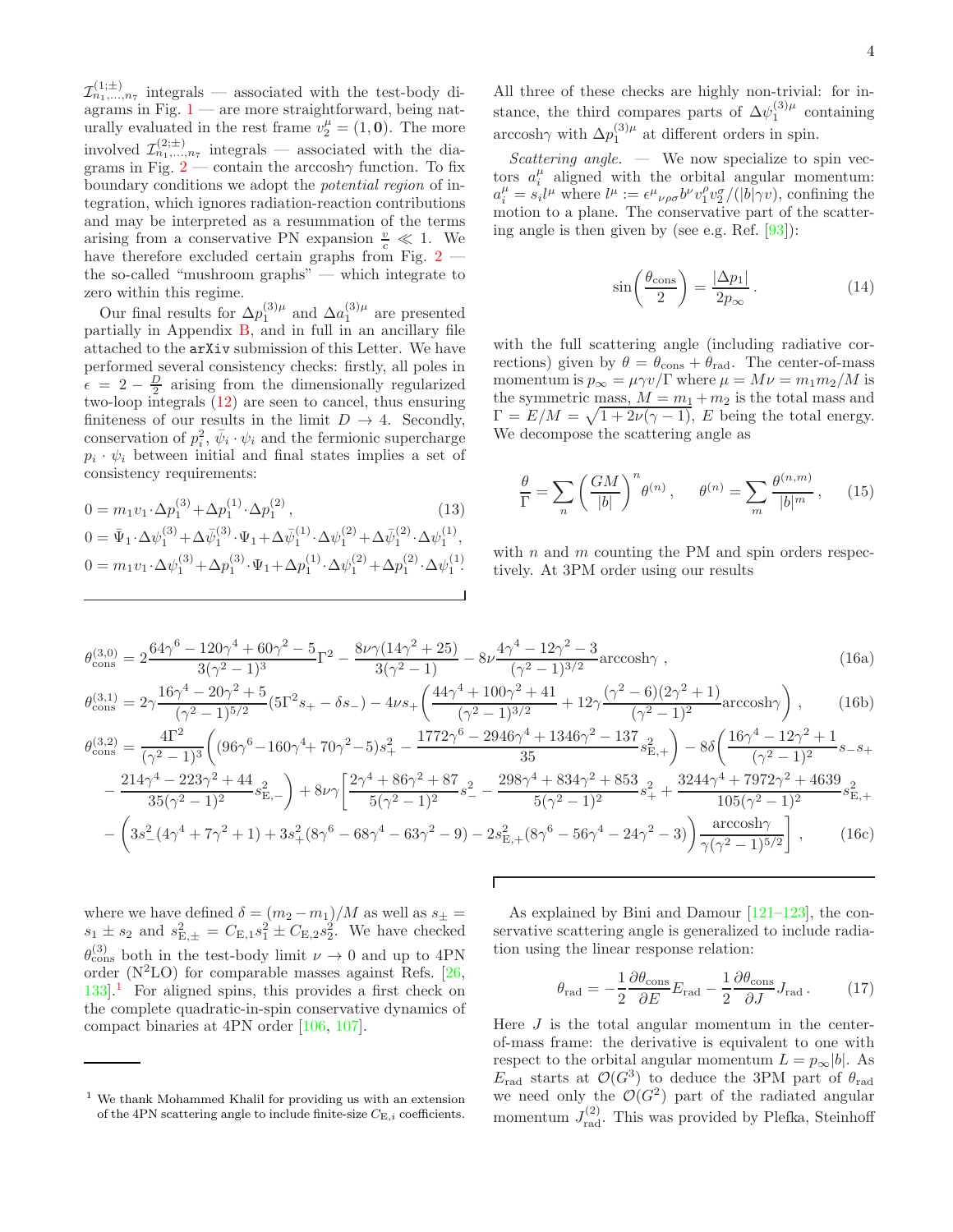$$
\frac{J_{\text{rad}}^{(2)}}{L} = \left(1 + \frac{2vs_{+}}{|b|(1+v^{2})} + \frac{s_{+}^{2} - s_{\text{E},+}^{2}}{|b|^{2}}\right)
$$
\n
$$
\times \frac{4m_{1}m_{2}}{|b|^{2}} \frac{(2\gamma^{2} - 1)}{\sqrt{\gamma^{2} - 1}} \left(-\frac{8}{3} + \frac{1}{v^{2}} + \frac{(3v^{2} - 1)}{v^{3}}\arccosh\gamma\right).
$$
\n(18)

This yields the radiative part of the scattering angle:

$$
\theta_{\text{rad}}^{(3)} = \frac{4\nu(2\gamma^2 - 1)^2}{(\gamma^2 - 1)^{3/2}} \left( -\frac{8}{3} + \frac{1}{\nu^2} + \frac{(3\nu^2 - 1)}{\nu^3} \arccosh\gamma \right) \times \left[ 1 + \frac{6\gamma^2 \nu}{(2\gamma^2 - 1)} \frac{s_+}{|b|} + 4 \left( \frac{6\gamma^4 - 6\gamma^2 + 1}{(2\gamma^2 - 1)^2} \frac{s_+^2}{|b|^2} - \frac{s_{\text{E},+}^2}{|b|^2} \right) \right].
$$
\n(19)

A key criterion of this result is that the total scattering angle should remain finite in the high-energy limit. We write  $\theta(E, \nu, |b|, \gamma, s_i)$  in terms of the energy, symmetric mass ratio, impact parameter, Lorentz factor and spin magnitudes and let  $\gamma \to \infty$ , in which case the individual masses are negligible. In this limit:

$$
\theta = 4 \frac{GE}{|b|} \left( 1 + \frac{s_+}{|b|} + \frac{s_+^2 - s_{\text{E},+}^2}{|b|^2} \right) + \frac{32}{3} \left( \frac{GE}{|b|} \right)^3 \left[ 1 + 3 \frac{s_+}{|b|} + \frac{3}{20} \frac{41s_+^2 + s_-^2 - 16s_{\text{E},+}^2}{|b|^2} \right] + \mathcal{O}(G^4, \gamma^{-1/2}). \quad (20)
$$

While we know of no spinning extension to Amati, Ciafaloni and Veneziano's result [\[134\]](#page-14-8) to compare with in the high-energy limit, we do see that a logarithmic divergence appearing in the conservative part of the angle [\(16\)](#page-3-1) is cancelled by the radiative correction [\(19\)](#page-4-0).

 $Discussion.$  — We conclude with a brief discussion of bound observables. Using the B2B dictionary [\[16](#page-11-1)[–18\]](#page-11-2) one may for instance recover the aligned-spin periastron advance  $\Delta\Phi$  from our scattering angle:

<span id="page-4-1"></span>
$$
\Delta \Phi = \theta(E, L, m_i, s_i) + \theta(E, -L, m_i, -s_i). \tag{21}
$$

Similarly one may relate the unbound/bound radial actions, from which the scattering angle and periastron advance are given by a derivative with respect to L. At 3PM order  $\theta^{(3)}$  cancels in Eq. [\(21\)](#page-4-1); nevertheless, from  $\theta^{(3)}$  one may reconstruct the leading-PN part of  $\theta^{(4)}$  (and similarly for the radial action) [\[133\]](#page-14-7). This suffices for a comparison with bound quadratic-in-spin results at  $N^2LO$ : for example, one may reproduce the quadratic-in-spin  $N^2LO$  binding energy for circular orbits [\[106,](#page-13-20) [107\]](#page-13-21) (as was very recently done in Ref. [\[111](#page-13-8)]). However, given the specialization to circular orbits this would essentially be a weaker version of our previous check on the 3PM scattering angle  $\theta$  [\(16\)](#page-3-1) against Refs. [\[106](#page-13-20), [107](#page-13-21)].

For arbitrarily aligned spins there is currently no extension of the B2B map [\(21\)](#page-4-1). An alternative would therefore be to make an ansatz for a conservative two-body Hamiltonian — for example, building on that used at  $2PM$  order  $[68, 69]$  $[68, 69]$  $[68, 69]$  — and solve Hamilton's equations

for comparison with  $\Delta p_1^{\mu}$  and  $\Delta a_1^{\mu}$ , thus extending those results to 3PM. On the other hand, we are hopeful that direct maps between unbound and bound gauge-invariant observables for arbitrary spins will be discovered in the near future. In that spirit, all information is captured by the impulse and spin kick.

There remains much work to be done: for example, extending  $\Delta p_1^{(3)\mu}$  and  $\Delta a_1^{(3)\mu}$  to incorporate radiationreaction effects, as we have already done for the scattering angle  $\theta_{\text{rad}}^{(3)}$  [\(19\)](#page-4-0). Upgrading the graviton propagator  $(6)$  to a retarded *i* $\epsilon$  prescription, together with an appropriate boundary fixing mechanism for the new master integrals, is one natural pathway. We are also interested in the eikonal phase, which was computed in Ref. [\[116](#page-13-11)] at 2PM order as the free energy of the WQFT, and captures both the impulse and spin kick. Nevertheless, for the time being we believe that we have effectively showcased the spinning WQFT's utility and efficiency.

<span id="page-4-0"></span>Acknowledgments. — We thank Alessandra Buonanno, Jan Plefka, Muddu Saketh, Benjamin Sauer, Jan Steinhoff and especially Justin Vines for enlightening discussions. We also thank Gregor Kälin for sharing expressions for some of the two-loop master integrals with us (with which we agree) and Alexander Broll for performing numerical checks. This work is funded by the Deutsche Forschungsgemeinschaft (DFG, German Research Foundation) Projekt-nummer 417533893/GRK2575 "Rethinking Quantum Field Theory".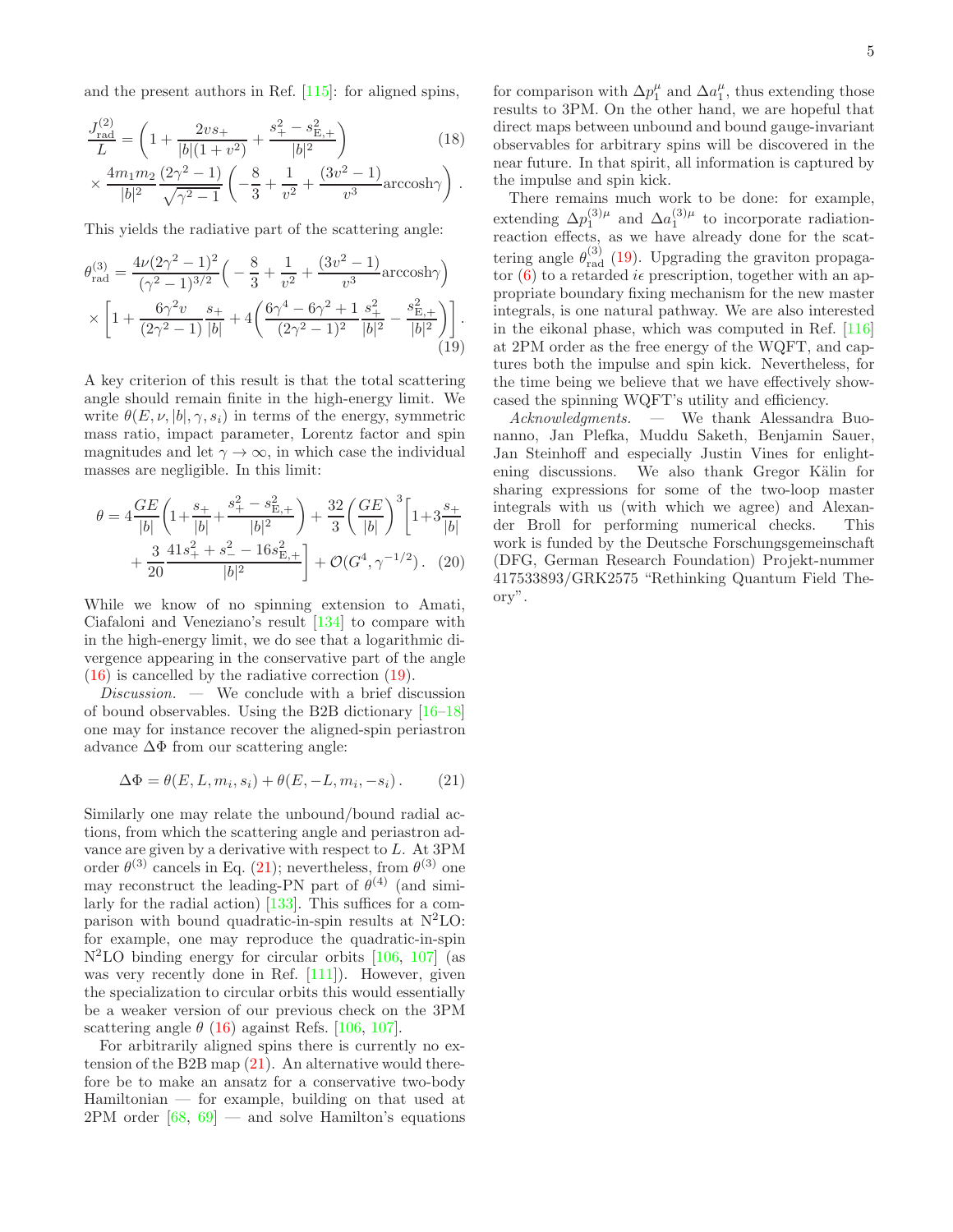## <span id="page-5-0"></span>Appendix A: Two-loop integration

In this Appendix we outline the steps required to perform integrals of the kind appearing in Eq. [\(11\)](#page-2-3). All scalar two-loop integrals  $\mathcal{I}_{n_1,...,n_7}^{(i;\pm)}$  (those without free indices) are functions only of  $|q|, \gamma$  and the dimensional regularization parameter  $\epsilon = 2 - \frac{D}{2}$ . The |q| dependence is easily established as an overall factor, |q| being the only dimensionful scale. The  $\mathcal{I}_{n_1,\ldots,n_7}^{(1;\pm)}$  integrals further factorize into functions of  $\gamma$  and  $\epsilon$ : one sees this by working in the rest frame of the second body  $v_2^{\mu} = (1, 0)$ , wherein the two  $\delta$ -functions are naturally resolved as  $\ell_1^0 = \ell_2^0 = 0$ .

1. Tensor reduction. — Two-loop tensor integrals  $\mathcal{I}_{n_1,\dots,n_7}^{(i;\pm)}[\ell_1^{\mu_1}\cdots\ell_1^{\mu_n}\ell_2^{\nu_1}\cdots\ell_2^{\nu_m}]$  in arbitrary D dimensions are decomposed onto bases consisting of the vectors  $v_i^{\mu}$  and  $q^{\mu}$  appearing in their expressions, plus the metric. We find it convenient to introduce

$$
w_1^{\mu} = \frac{\gamma v_2^{\mu} - v_1^{\mu}}{\gamma^2 - 1}, \qquad \qquad w_2^{\mu} = \frac{\gamma v_1^{\mu} - v_2^{\mu}}{\gamma^2 - 1}, \qquad \qquad P^{\mu\nu} = \eta^{\mu\nu} - w_1^{\mu} v_1^{\nu} - w_2^{\mu} v_2^{\nu} + \frac{q^{\mu} q^{\nu}}{|q|^2}, \qquad (A1)
$$

where by design dual vectors  $w_i^{\mu}$  satisfy  $v_i \cdot w_j = \delta_{ij}$ ;  $P^{\mu\nu}$  is the metric of the  $(D-3)$ -dimensional space orthogonal to  $v_i^{\mu}$  and  $q^{\mu}$ . Then, for example

$$
\mathcal{I}_{n_1,\ldots,n_7}^{(i;\pm)}[\ell_1^{\mu}] = \mathcal{I}_{n_1,\ldots,n_7}^{(i;\pm)}[\ell_1 \cdot v_1]w_1^{\mu} - |q|^{-2}\mathcal{I}_{n_1,\ldots,n_7}^{(i;\pm)}[\ell_1 \cdot q]q^{\mu},\tag{A2a}
$$
\n
$$
\mathcal{I}_{n_1}^{(i;\pm)}\Big|_{n_2}[\ell_1^{\mu}\ell_1^{\nu}] = \frac{1}{D-2}\mathcal{I}_{n_1}^{(i;\pm)}\Big|_{n_2}[\ell_1 \cdot P \cdot \ell_1]P^{\mu\nu} + \mathcal{I}_{n_1}^{(i;\pm)}\Big|_{n_2}[(\ell_1 \cdot v_1)^2]w_1^{\mu}w_1^{\nu} - |q|^{-2}\mathcal{I}_{n_1}^{(i;\pm)}\Big|_{n_2}[\ell_1 \cdot v_1\ell_1 \cdot q]w_1^{(\mu}q^{\nu)}\tag{A2b}
$$

$$
\begin{split} \mathcal{I}_{n_1,\ldots,n_7}^{(i;\pm)}[\ell_1^{\mu}\ell_1^{\nu}] &= \frac{1}{D-3} \mathcal{I}_{n_1,\ldots,n_7}^{(i;\pm)}[\ell_1 \cdot P \cdot \ell_1] P^{\mu\nu} + \mathcal{I}_{n_1,\ldots,n_7}^{(i;\pm)}[(\ell_1 \cdot v_1)^2] w_1^{\mu} w_1^{\nu} - |q|^{-2} \mathcal{I}_{n_1,\ldots,n_7}^{(i;\pm)}[\ell_1 \cdot v_1 \ell_1 \cdot q] w_1^{(\mu} q^{\nu)} \\ &+ |q|^{-4} \mathcal{I}_{n_1,\ldots,n_7}^{(i;\pm)}[(\ell_1 \cdot q)^2] q^{\mu} q^{\nu} \,. \end{split} \tag{A2b}
$$

The resulting integrals are straightforwardly reduced to scalar-type:

$$
\mathcal{I}_{n_1, n_2, \dots, n_7}^{(i;\pm)}[\ell_1 \cdot q] = \frac{1}{2} \left( \mathcal{I}_{n_1, n_2, n_3-1, n_4, n_5, n_6, n_7}^{(i;\pm)} - \mathcal{I}_{n_1, n_2, n_3, n_4, n_5, n_6-1, n_7}^{(i;\pm)} - |q|^2 \mathcal{I}_{n_1, n_2, n_3, n_4, n_5, n_6, n_7}^{(i;\pm)} \right). \tag{A3}
$$

The highest-rank integrals we encountered in this project had five free indices:  $\mathcal{I}_{n_1,n_2,...,n_7}^{(i;\pm)}[\ell_1^{\mu_1}\ell_1^{\mu_2}\ell_2^{\mu_3}\ell_2^{\nu_1}\ell_2^{\nu_2}].$ 

2. Integration-by-parts relations. — Our next task is to find linear identities satisfied by the scalar integrals, and thus establish a minimal basis — the so-called *master integrals*. We do this separately for each of the six integral families  $\mathcal{I}_{n_1,...,n_7}^{(i;\pm)}$ . These linear identities are generated by integration-by-parts (IBP) relations:

$$
0 = \int_{\ell_1,\ell_2} \frac{\partial}{\partial \ell_i^{\mu}} \left[ k_j^{\mu} \frac{\delta^{(n_8)}(\ell_1 \cdot v_2) \delta^{(n_9)}(\ell_2 \cdot v_{2,1})}{(\ell_1 \cdot v_1 + i\epsilon)^{n_1} (\pm \ell_2 \cdot v_{1,2} + i\epsilon)^{n_2} (\ell_1^2)^{n_3} (\ell_2^2)^{n_4} ((\ell_1 + \ell_2 - q)^2)^{n_5} ((\ell_1 - q)^2)^{n_6} ((\ell_2 - q)^2)^{n_7}} \right], \quad (A4)
$$

where  $k_j^{\mu} = \{q^{\mu}, v_1^{\mu}, v_2^{\mu}, \ell_1^{\mu}, \ell_2^{\mu}\}\.$  Following the *reverse unitarity* approach of Refs. [\[43,](#page-11-13) [44\]](#page-11-19) we have generalized the definition of the  $\delta$ -functions to include derivatives:

$$
\frac{\delta^{(n)}(\omega)}{(-1)^n n!} = \frac{i}{(\omega + i\epsilon)^{n+1}} - \frac{i}{(\omega - i\epsilon)^{n+1}}.
$$
\n(A5)

From the perspective of IBPs the  $\delta$ -functions may thus also be regarded as (cut) propagators, so here the integral families have nine propagators instead of seven. The IBPs are linear relationships of the form

$$
0 = \sum_{j} \alpha_{j} \mathcal{I}_{n_{1}+b_{j,1},n_{2}+b_{j,2},\ldots,n_{9}+b_{j,9}}^{(i;\pm)},
$$
\n(A6)

where  $b_{j,k} = \{-1,0,1\}$  on a case-by-case basis and  $\alpha_j$  are generically functions of  $\gamma$ , |q| and  $\epsilon = 2 - \frac{D}{2}$ . The two new indices  $n_8$ ,  $n_9$  represent the propagators associated with the delta functions — in general, we always choose masters with  $n_8 = n_9 = 0$ . The IBPs separate into two categories depending on whether  $n_1 + n_2$  is even or odd. The integral families also enjoy symmetry relations:

$$
\mathcal{I}_{n_1, n_2, n_3, n_4, n_5, n_6, n_7}^{(i; \pm)} = \mathcal{I}_{n_2, n_1, n_4, n_3, n_5, n_7, n_6}^{(i; \pm)}, \qquad \qquad \mathcal{I}_{n_1, n_2, n_3, n_4, n_5, n_6, n_7}^{(i; \pm)} = \mathcal{I}_{n_1, n_2, n_6, n_7, n_5, n_3, n_4}^{(i; \pm)}, \qquad (A7)
$$

where the first is due to  $\ell_1 \leftrightarrow \pm \ell_2$  symmetries and the second due to shifts in  $\ell_i$  by q. Using the Laporta algorithm [\[135](#page-14-9), [136](#page-14-10)], implemented in publicly-available packages such as FIRE  $[137]$ , LiteRed [\[138](#page-14-12), [139\]](#page-14-13) and KIRA [\[140](#page-14-14), [141\]](#page-14-15), we reduce to minimal bases: two bases for each family, with even or odd  $n_1 + n_2$ .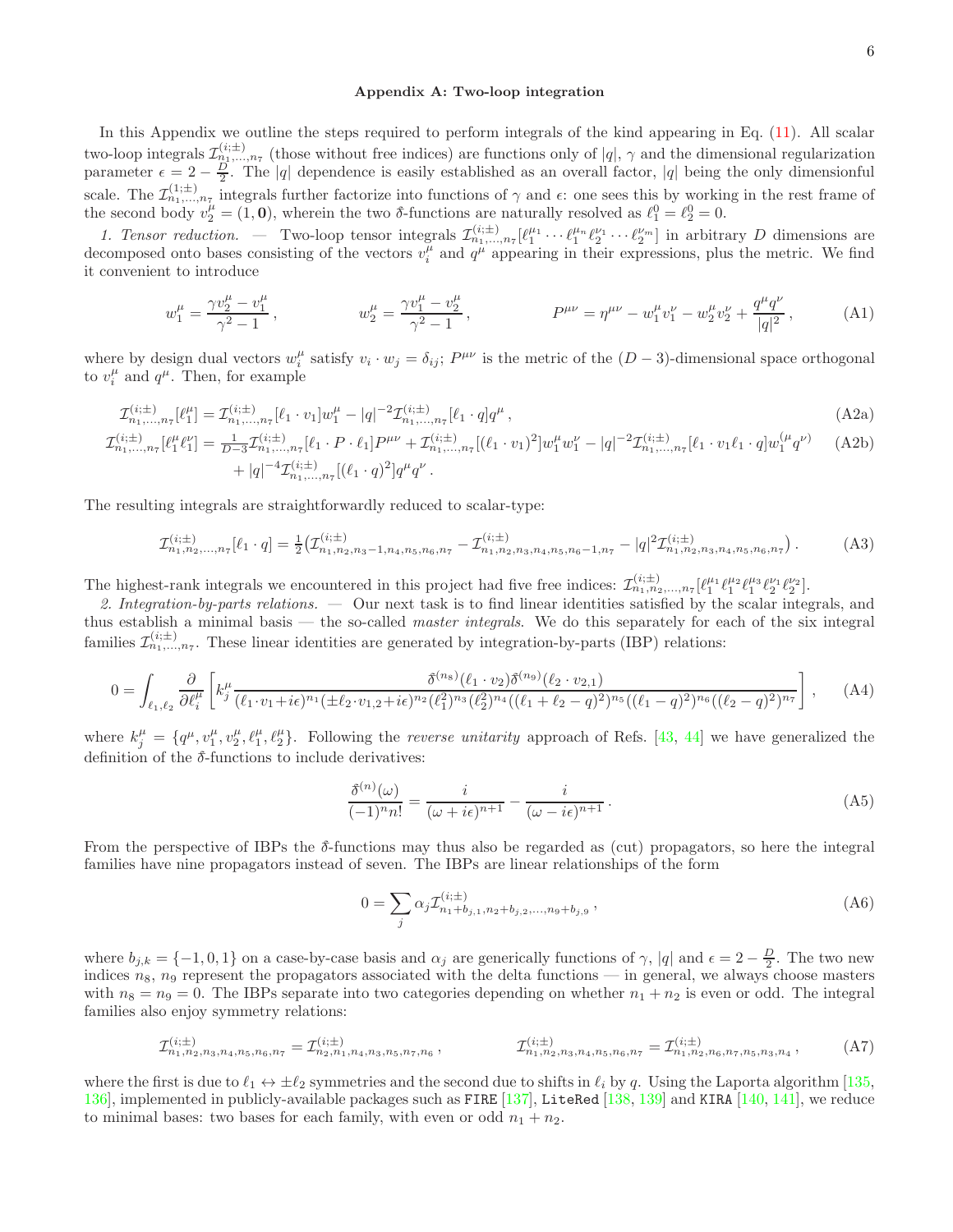3. Insertion of master integrals. — We now provide expressions for the master integrals, beginning with the simpler  $\mathcal{I}^{(1;\pm)}$  families to all orders in  $\epsilon = 2 - \frac{D}{2}$ :

<span id="page-6-4"></span>
$$
\mathcal{I}_{0,0,1,1,1,0,0}^{(1;\pm)} = -(4\pi)^{-3+2\epsilon} \frac{\Gamma^3(\frac{1}{2} - \epsilon)\Gamma(2\epsilon)}{\Gamma(\frac{3}{2} - 3\epsilon)},\tag{A8a}
$$

$$
\mathcal{I}_{1,0,1,1,1,0,0}^{(1;\pm)} = (4\pi)^{-\frac{5}{2}+2\epsilon} \frac{i}{2\sqrt{\gamma^2-1}} \frac{\Gamma(\frac{1}{2}-2\epsilon)\Gamma^2(\frac{1}{2}-\epsilon)\Gamma(-\epsilon)\Gamma(\frac{1}{2}+2\epsilon)}{\Gamma(\frac{1}{2}-3\epsilon)\Gamma(1-2\epsilon)},
$$
\n(A8b)

<span id="page-6-0"></span>
$$
\mathcal{I}_{1,1,1,1,1,0,0}^{(1;+)} = 2\mathcal{I}_{1,1,1,1,1,1,0,0}^{(1;-)} = (4\pi)^{-2+2\epsilon} \frac{\Gamma^3(-\epsilon)\Gamma(1+2\epsilon)}{3(\gamma^2-1)\Gamma(-3\epsilon)},
$$
\n(A8c)

where we have set  $|q| = 1$ . As promised the dependence on  $\gamma$  and  $\epsilon$  factorizes. These results are well-established, and may be found in e.g. Ref. [\[131\]](#page-14-5). The  $\mathcal{I}^{(2;\pm)}$  master integrals do not factorize, and we provide them only up to the order in  $\epsilon$  to which they are required. For  $n_1 + n_2$  even:

$$
\mathcal{I}_{0,0,0,1,1,0,1}^{(2;\pm)} = 0\,,\tag{A9a}
$$

$$
\mathcal{I}_{0,0,1,1,0,1,1}^{(2;\pm)} = (4\pi)^{-3+2\epsilon} \frac{\Gamma^4(\frac{1}{2}-\epsilon)\Gamma^2(\frac{1}{2}+\epsilon)}{\Gamma^2(1-2\epsilon)},
$$
\n(A9b)

$$
\mathcal{I}_{0,0,1,1,1,0,0}^{(2;\pm)} = -(4\pi)^{-2+2\epsilon} e^{-2\epsilon \gamma_{\rm E}} \frac{\arccosh\gamma}{4\epsilon\sqrt{\gamma^2 - 1}} + \mathcal{O}(\epsilon^0) \,, \tag{A9c}
$$

$$
\mathcal{I}_{0,0,2,1,1,0,0}^{(2;\pm)} = -(4\pi)^{-2+2\epsilon} e^{-2\epsilon\gamma_{\rm E}} \frac{(1-2\epsilon)\gamma\sqrt{\gamma^2-1} + 2\epsilon(\gamma^2-1)\arccosh\gamma}{2\sqrt{\gamma^2-1}} + \mathcal{O}(\epsilon^2) \,,\tag{A9d}
$$

$$
\mathcal{I}_{0,0,1,1,2,0,0}^{(2;\pm)} = -(4\pi)^{-2+2\epsilon} e^{-2\epsilon\gamma_{\rm E}} \frac{\arccosh\gamma}{2\sqrt{\gamma^2 - 1}} + \mathcal{O}(\epsilon) \,, \tag{A9e}
$$

$$
\mathcal{I}_{0,0,1,1,1,1,1}^{(2;\pm)} = (4\pi)^{-2+2\epsilon} e^{-2\epsilon\gamma_{\rm E}} \frac{\arccosh\gamma + \epsilon(\arccosh^2\gamma + \text{Li}_2)}{2\epsilon\sqrt{\gamma^2 - 1}} + \mathcal{O}(\epsilon) \,,\tag{A9f}
$$

$$
\mathcal{I}_{0,0,1,1,2,1,1}^{(2;\pm)} = (4\pi)^{-2+2\epsilon} e^{-2\epsilon\gamma_{\rm E}} \frac{(1+5\epsilon)\gamma\sqrt{\gamma^2-1} - (1+\epsilon+2\gamma^2\epsilon)\arccosh\gamma - \epsilon(\arccosh^2\gamma + \text{Li}_2)}{2\sqrt{\gamma^2-1}} + \mathcal{O}(\epsilon^2), \quad \text{(A9g)}
$$

$$
\mathcal{I}_{1,1,1,1,1,0,0}^{(2;+)} = \frac{1}{2} \mathcal{I}_{1,1,1,1,1,0,0}^{(2;-)} = (4\pi)^{-2+2\epsilon} e^{-2\epsilon\gamma_{\rm E}} \frac{1}{2\epsilon^2(\gamma^2 - 1)} + \mathcal{O}(\epsilon^{-1}),\tag{A9h}
$$

where the first two are known to all orders in  $\epsilon$  — the integral [\(A9b\)](#page-6-0) is a product of one-loop integrals. The dilogarithm appearing in the integrals [\(A9f\)](#page-6-1) and [\(A9g\)](#page-6-2) is  $Li_2(2-2\gamma^2+2\gamma\sqrt{\gamma^2-1})$ : this dilogarithm and arccosh<sup>2</sup> $\gamma$  cancel from all of our final results between these two integrals. In the non-spinning part of  $\Delta p_1^{(3)\mu}$  [\(B1\)](#page-7-1) these eight master integrals are associated with terms proportional to the impact parameter  $b^{\mu}$ . For  $n_1 + n_2$  odd:

<span id="page-6-2"></span><span id="page-6-1"></span>
$$
\mathcal{I}_{1,0,1,0,1,1,0}^{(2;\pm)} = 0\,,\tag{A10a}
$$

$$
\mathcal{I}_{1,0,0,1,1,0,1}^{(2;\pm)} = (2\pi)^{-1+2\epsilon} e^{-2\epsilon \gamma_{\rm E}} \frac{i}{32\epsilon\sqrt{\gamma^2 - 1}} + \mathcal{O}(\epsilon^0) \,, \tag{A10b}
$$

$$
\mathcal{I}_{1,0,1,1,1,0,0}^{(2;\pm)} = -(2\pi)^{-1+2\epsilon} e^{-2\epsilon\gamma_{\rm E}} \frac{i}{32\epsilon\sqrt{\gamma^2 - 1}} + \mathcal{O}(\epsilon^0) \,, \tag{A10c}
$$

$$
\mathcal{I}_{1,0,1,1,2,0,0}^{(2;\pm)} = (2\pi)^{-1+2\epsilon} e^{-2\epsilon \gamma_{\rm E}} \frac{i(1+4\epsilon - 8\epsilon^2)}{16\sqrt{\gamma^2 - 1}} + \mathcal{O}(\epsilon^3) \,, \tag{A10d}
$$

$$
\mathcal{I}_{1,0,1,1,1,1,1}^{(2;\pm)} = 4^{-1-3\epsilon} \pi^{-1+2\epsilon} e^{-2\epsilon \gamma_{\rm E}} \frac{i(-1+6\epsilon)}{8\sqrt{\gamma^2 - 1}} + \mathcal{O}(\epsilon^2) \,, \tag{A10e}
$$

which are associated with terms proportional to the velocities  $v_i^{\mu}$ .

To derive these expressions for the master integrals we set up systems of differential equations (DEs). Using publicly available tools such as Fuchsia [\[142\]](#page-14-16) and epsilon [\[143](#page-14-17)] one may reorganize the bases of master integrals into canonical bases  $\vec{F}(x, \epsilon)$  that obey

<span id="page-6-3"></span>
$$
\frac{\mathrm{d}\vec{F}}{\mathrm{d}x} = \epsilon \mathbb{M}(x)\vec{F},\tag{A11}
$$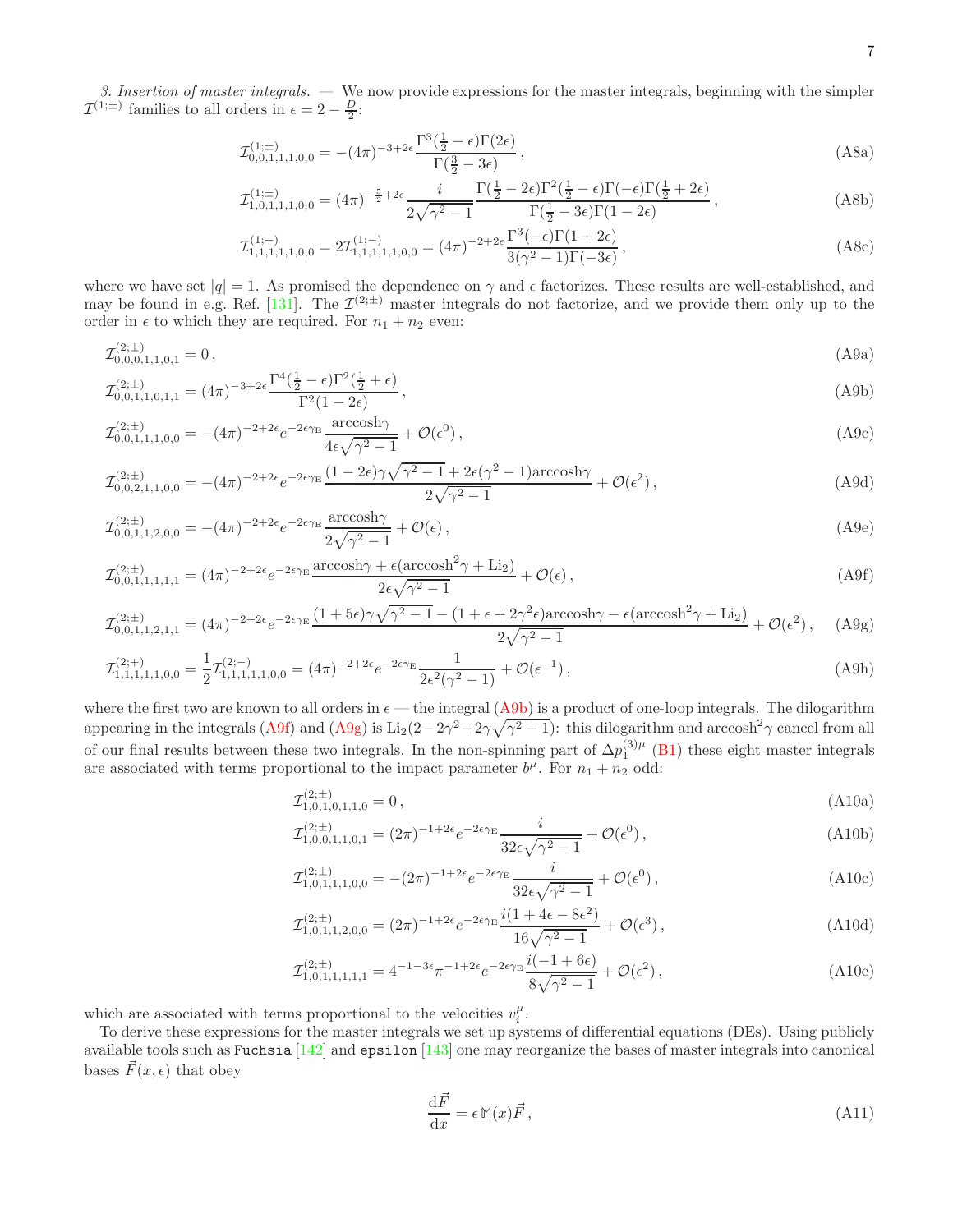where **M** is a matrix depending only on  $x = \gamma - \sqrt{\gamma^2 - 1}$ . The use of x rather than  $\gamma$  in the DEs was proposed in Ref. [\[131\]](#page-14-5): the resulting (poly-)logarithms appearing in the master integrals depend only on  $\{x, 1 + x, 1 - x\}$ , which is the symbol alphabet.<sup>[2](#page-7-2)</sup> The essential property of Eq. [\(A11\)](#page-6-3) is factorization of the  $\epsilon$ -dependence, which enables a straightforwards solution to these DEs for  $\vec{F}$  as Laurent series expansions in  $\epsilon = 2 - \frac{D}{2}$ . Integration constants are fixed in the potential region by comparison with the static limit  $v \to 0$ , i.e.  $\gamma \to 1$ . To leading order in v the  $\mathcal{I}^{(1;\pm)}$ and  $\mathcal{I}^{(2;\mp)}$  scalar integral families reduce to the same expression in this limit:

$$
\{ \mathcal{I}_{n_1, n_2, \ldots, n_7}^{(1;\pm)}, \mathcal{I}_{n_1, n_2, \ldots, n_7}^{(2;\mp)} \} \xrightarrow{v \to 0} \tag{A12}
$$
\n
$$
\int_{\ell_1, \ell_2} \frac{1}{(\ell_1 \cdot \mathbf{v} + i\epsilon)^{n_1} (\pm \ell_2 \cdot \mathbf{v} + i\epsilon)^{n_2} (-\ell_1^2)^{n_3} (-\ell_2^2)^{n_4} (-(\ell_1 + \ell_2 - \mathbf{q})^2)^{n_5} (-(\ell_1 - \mathbf{q})^2)^{n_6} (-(\ell_2 - \mathbf{q})^2)^{n_7}} + \mathcal{O}(v^{1 - n_1 - n_2}).
$$

We therefore fix boundary conditions on the  $\mathcal{I}^{(2;\pm)}$  integrals by equating them with the  $\mathcal{I}^{(1;\mp)}$  integrals: expressions for the masters in this case having already been given [\(A8\)](#page-6-4).

4. Fourier transform. — Finally we perform the Fourier transform q-integrals from Eq. [\(11\)](#page-2-3). These generically take the form

$$
I_{\nu}^{(D)}[q^{\mu_1}q^{\mu_2}\cdots q^{\mu_n}] := \int_{q} e^{iq \cdot b} \,\delta(q \cdot v_1) \delta(q \cdot v_2) |q|^{\nu} q^{\mu_1} q^{\mu_2} \cdots q^{\mu_n} \,. \tag{A13}
$$

The scalar integral is well-known — see e.g. Ref.  $[113]$ :

$$
I_{\nu}^{(D)} = \frac{2^{\nu}}{\pi^{(D-2)/2}\sqrt{\gamma^2 - 1}} \frac{\Gamma(\frac{D-2+\nu}{2})}{\Gamma(-\frac{\nu}{2})} \left(-b \cdot P_{12} \cdot b\right)^{-\frac{D-2+\nu}{2}},\tag{A14}
$$

where  $P_{12}^{\mu\nu} := \eta^{\mu\nu} - w_1^{\mu}v_1^{\nu} - w_2^{\nu}v_2^{\nu}$  projects to the  $(D-2)$ -dimensional space orthogonal to  $v_i^{\mu}$ . The generalization to higher-rank integrals follows easily by taking derivatives with respect to  $b^{\mu}$ :

$$
I_{\nu}^{(D)}[q^{\mu_1}q^{\mu_2}\cdots q^{\mu_n}] = (-i)^n \frac{\partial^n I_{\nu}^{(D)}}{\partial b_{\mu_1}\partial b_{\mu_2}\cdots \partial b_{\mu_n}}.
$$
\n(A15)

One should avoid imposing  $b \cdot v_i = 0$  until after these derivatives have been taken — hence our use of the projector  $P_{12}^{\mu\nu}$ .

## <span id="page-7-1"></span><span id="page-7-0"></span>Appendix B: Results

In this Appendix we collect our results for the 3PM conservative momentum impulse  $\Delta p_1^{(3)\mu}$  and spin kick  $\Delta a_1^{(3)\mu}$ :  $\Delta p_1^{(3)\mu} = \sum_n \Delta p_1^{(3,n)\mu}$  and  $\Delta a_1^{(3)\mu} = \sum_n \Delta a_1^{(3,n)\mu}$ , where n counts the spin order. At leading (zeroth) order the momentum impulse is well-known (see e.g. Ref. [\[93\]](#page-13-1)):

$$
\Delta p_1^{(3,0)\mu} = b^{\mu} \left( -\frac{8m_1^2 m_2^2 (4\gamma^4 - 12\gamma^2 - 3)}{(\gamma^2 - 1)|b|^4} \arccos h\gamma + \frac{2m_1 m_2 (3 (16\gamma^6 - 32\gamma^4 + 16\gamma^2 - 1) (m_1^2 + m_2^2) + 2\gamma (20\gamma^6 - 90\gamma^4 + 120\gamma^2 - 53) m_1 m_2)}{3 (\gamma^2 - 1)^{5/2} |b|^4} + \frac{3\pi (5\gamma^2 - 1)(2\gamma^2 - 1) m_1 m_2 (m_1 + m_2) ((\gamma m_2 + m_1) v_2^{\mu} - (\gamma m_1 + m_2) v_1^{\mu})}{2 (\gamma^2 - 1)^2 |b|^3},
$$
\n(B1)

and of course there is no spin kick. We organize the linear-in-spin results in terms of the masses: the impulse is

$$
\Delta p_{1}^{(3,1)\mu}\Big|_{m_{1}^{2}m_{2}^{2}} = \frac{16\gamma \left(\gamma^{2} - 6\right) \left(2\gamma^{2} + 1\right) \left(3b^{\mu}l \cdot a_{+} + l^{\mu}b \cdot a_{+}\right)}{\left(\gamma^{2} - 1\right)^{3/2}|b|^{5}} \arccos h\gamma - \frac{4\left(20\gamma^{6} - 140\gamma^{4} + 80\gamma^{2} + 41\right)b^{\mu}l \cdot a_{+}}{\left(\gamma^{2} - 1\right)^{2}|b|^{5}} + l^{\mu}\left(-\frac{8\left(10\gamma^{6} - 78\gamma^{4} + 45\gamma^{2} + 20\right)b \cdot a_{+}}{3\left(\gamma^{2} - 1\right)^{2}|b|^{5}} + \frac{\pi \left(60\gamma^{5} + 35\gamma^{4} - 69\gamma^{3} - 30\gamma^{2} + 15\gamma + 3\right)a_{+} \cdot \left(v_{1} - v_{2}\right)}{2\left(\gamma^{2} - 1\right)^{5/2}|b|^{4}}\right) (B2a)
$$

<span id="page-7-2"></span><sup>2</sup> We used PolyLogTools [\[144\]](#page-14-18) for manipulation of polylogarithms.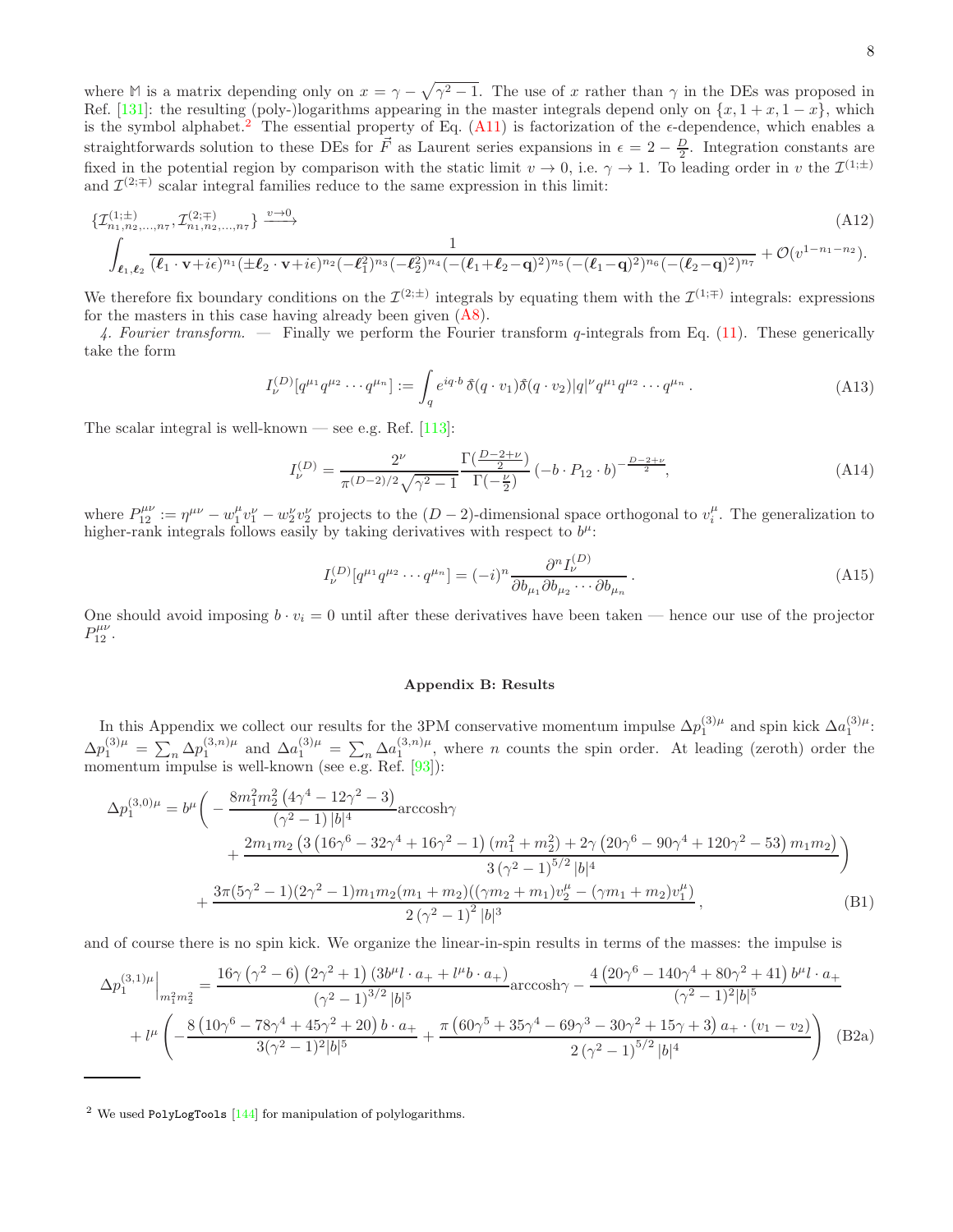$$
+\frac{\pi\gamma (45\gamma^{5} + 55\gamma^{4} - 51\gamma^{3} - 62\gamma^{2} + 12\gamma + 15) (v_{1}^{\mu}l \cdot a_{1} - v_{2}^{\mu}l \cdot a_{2})}{(\gamma^{2} - 1)^{5/2} |b|^{4}}
$$
\n
$$
+\frac{\pi\gamma (55\gamma^{5} + 45\gamma^{4} - 62\gamma^{3} - 51\gamma^{2} + 15\gamma + 12) (v_{1}^{\mu}l \cdot a_{2} - v_{2}^{\mu}l \cdot a_{1})}{(\gamma^{2} - 1)^{5/2} |b|^{4}},
$$
\n
$$
\Delta p_{1}^{(3,1)\mu}\Big|_{m_{1}m_{2}^{3}} = b^{\mu} \left(-\frac{32\gamma (3\gamma^{2} - 1)l \cdot a_{1}}{(\gamma^{2} - 1)|b|^{5}} - \frac{4\gamma (40\gamma^{4} - 52\gamma^{2} + 13)l \cdot a_{2}}{(\gamma^{2} - 1)^{2}|b|^{5}}\right)
$$
\n
$$
+ l^{\mu} \left(-\frac{4\gamma (8\gamma^{4} - 12\gamma^{2} + 3) b \cdot a_{+}}{(\gamma^{2} - 1)^{2}|b|^{5}} - \frac{3\pi (10\gamma^{4} - 9\gamma^{2} + 1) a_{1} \cdot v_{2}}{2(\gamma^{2} - 1)^{5/2}|b|^{4}} + \frac{\pi\gamma (35\gamma^{4} - 40\gamma^{2} + 9) a_{2} \cdot v_{1}}{(\gamma^{2} - 1)^{5/2}|b|^{4}}\right)
$$
\n
$$
+ (v_{1}^{\mu} - \gamma v_{2}^{\mu}) \left(\frac{3\pi\gamma (3\gamma^{2} - 1) (5\gamma^{2} - 4)l \cdot a_{1}}{(\gamma^{2} - 1)^{5/2}|b|^{4}} + \frac{\pi\gamma (55\gamma^{4} - 62\gamma^{2} + 15)l \cdot a_{2}}{(\gamma^{2} - 1)^{5/2}|b|^{4}}\right),
$$
\n(B2b)

where  $a^{\mu}_{+} = a^{\mu}_{1} + a^{\mu}_{2}$  and for brevity we omit the additional subscripts on  $a^{\mu}_{i0}$ . We also remind the reader that  $l^{\mu} := \epsilon^{\mu}{}_{\nu\rho\sigma}b^{\nu}v_1^{\rho}v_2^{\sigma}/(|b|\gamma v)$ . The last component  $\Delta p_1^{(3,1)\mu}|_{m_1^3m_2}$  is given by simple relabelling using  $\Delta p_1^{(3)\mu} = -\Delta p_2^{(3)\mu}$ . The spin kick is

$$
\Delta a_{1}^{(3,1)\mu}\Big|_{m_{1}m_{2}^{2}} = \left(\frac{16\gamma\left(\gamma^{2}-6\right)\left(2\gamma^{2}+1\right)\left(v_{2}^{\mu}b\cdot a_{1}-b^{\mu}a_{1}\cdot v_{2}\right)}{(\gamma^{2}-1)^{2}|b|^{4}} + \frac{24\left(2\gamma^{4}+7\gamma^{2}+1\right)v_{1}^{\mu}b\cdot a_{1}}{(\gamma^{2}-1)^{2}|b|^{4}}\right)\arccosh\gamma \qquad (B3a)
$$
\n
$$
+ b^{\mu}\left(\frac{\pi\left(10\gamma^{4}-3\gamma^{2}-3\right)b\cdot a_{1}}{2(\gamma^{2}-1)|b|^{5}} + \frac{4\left(20\gamma^{6}-132\gamma^{4}+72\gamma^{2}+43\right)a_{1}\cdot v_{2}}{3\left(\gamma^{2}-1\right)^{5/2}|b|^{4}}\right)\right. \\ \left. + v_{1}^{\mu}\left(-\frac{4\gamma\left(10\gamma^{4}+20\gamma^{2}-33\right)b\cdot a_{1}}{(\gamma^{2}-1)^{5/2}|b|^{4}} - \frac{\pi\left(30\gamma^{4}+35\gamma^{3}-21\gamma^{2}-15\gamma+3\right)a_{1}\cdot v_{2}}{2(\gamma^{2}-1)^{2}|b|^{3}}\right)\right. \\ \left. + v_{2}^{\mu}\left(\frac{4\pi\gamma^{2}\left(5\gamma^{2}-3\right)a_{1}\cdot v_{2}}{(\gamma^{2}-1)^{2}|b|^{3}} - \frac{8\left(22\gamma^{6}-84\gamma^{4}+45\gamma^{2}+20\right)b\cdot a_{1}}{3\left(\gamma^{2}-1\right)^{5/2}|b|^{4}}\right),
$$
\n
$$
\Delta a_{1}^{(3,1)\mu}\Big|_{m_{2}^{3}} = b^{\mu}\left(\frac{3\pi b\cdot a_{1}}{2|b|^{5}} + \frac{8\gamma(4\gamma^{2}-1)a_{1}\cdot v_{2}}{(\gamma^{2}-1)^{3/2}|b|^{4}}\right) + v_{1}^{\mu}\left(\frac{2\left(16\gamma^{4}-14\gamma^{2}+1\right)b\cdot a_{1}}{(\gamma^{2}-1)^{5/2}|b|^{4}} - \frac{3\pi\gamma\left(
$$

Our quadratic-in-spin results are of a similar nature, but due to their considerable length we restrict ourselves to only including spin on the first body, and with  $C_{\text{E},1} = 0$  (a Kerr black hole scattering off a Schwarzschild black hole). For our full results — including spins on both bodies, and with finite-size  $C_{E,i}$  coefficients allowing for a generalization to neutron stars — we refer the interested reader to the ancillary file attached to the arXiv submission of this Letter. The components of the momentum impulse are

$$
\Delta p_{1}^{(3,2)\mu}\Big|_{m_{1}^{2}m_{2}^{2}} = \left(b^{\mu}\left(\frac{64\gamma^{2}\left(4\gamma^{6}-36\gamma^{4}+\gamma^{2}+6\right)\left(b-a_{1}\right)^{2}}{|b|^{8}\left(\gamma^{2}-1\right)^{3}}+\frac{64\left(3\gamma^{8}-35\gamma^{6}+9\gamma^{4}+42\gamma^{2}+6\right)\left(a_{1}\cdot v_{2}\right)^{2}}{|b|^{6}\left(\gamma^{2}-1\right)^{4}}\right)\right)
$$
\n
$$
+\frac{192\left(\gamma^{6}-8\gamma^{4}-7\gamma^{2}-1\right)a_{1}^{2}}{|b|^{6}\left(\gamma^{2}-1\right)^{2}}-\frac{32\gamma^{2}\left(4\gamma^{6}-36\gamma^{4}+\gamma^{2}+6\right)b\cdot a_{1}l\cdot a_{1}L^{v_{1}}}{|b|^{6}\left(\gamma^{2}-1\right)^{3}}\right)\arccosh\gamma
$$
\n
$$
+b^{\mu}\left(-\frac{8\gamma\left(400\gamma^{6}-4528\gamma^{4}+241\gamma^{2}+872\right)\left(b\cdot a_{1}\right)^{2}}{15|b|^{8}\left(\gamma^{2}-1\right)^{5/2}}-\frac{\pi\left(60\gamma^{4}+35\gamma^{3}-39\gamma^{2}-15\gamma+3\right)a_{1}\cdot v_{2}b\cdot a_{1}}{2|b|^{7}\left(\gamma^{2}-1\right)^{2}}
$$
\n
$$
-\frac{8\gamma\left(216\gamma^{6}-4340\gamma^{4}+2642\gamma^{2}+4497\right)\left(a_{1}\cdot v_{2}\right)^{2}}{15|b|^{6}\left(\gamma^{2}-1\right)^{7/2}}-\frac{16\gamma\left(52\gamma^{4}-514\gamma^{2}-373\right)a_{1}^{2}}{5|b|^{6}\left(\gamma^{2}-1\right)^{3/2}}\right)
$$
\n(B4a)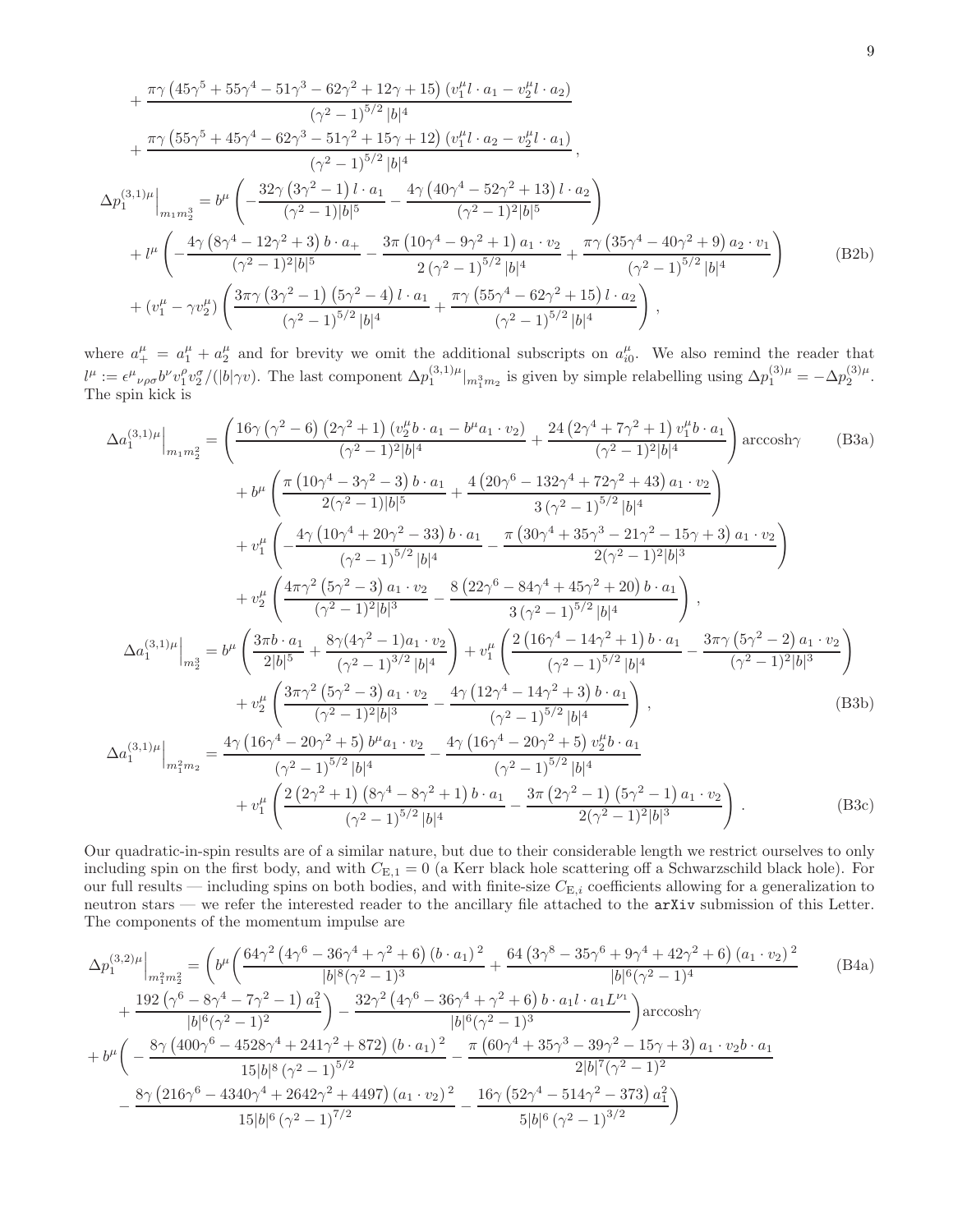$$
+ \mu^6 \left(\frac{8 \gamma \left(200 \gamma ^6-2444 \gamma ^4+353 \gamma ^2+376\right) b \cdot a_1 l \cdot a_1}{15 \left|b\right|^6 \left(\gamma ^2-1\right)^{5/2}}+\nu^6 \left(\frac{\pi \left(1800 \gamma ^6+20 \gamma ^6+210 \gamma ^2+88 \gamma ^2+13701 \gamma ^2+88 \gamma ^2+1217 \gamma ^3+327 \gamma ^2+285 \gamma -36\right) a_1 \cdot v_2 l \cdot a_1}{8 \left|b\right|^5 \left(\gamma -1\right)^3 \left(\gamma +1\right)^2}+\nu^6 \left(\frac{\pi \left(1800 \gamma ^6+710 \gamma ^5-350 \gamma ^4-489 \gamma ^3+1701 \gamma ^2+63 \gamma -183\right) (b \cdot a_1)^2}{16 \left|b\right|^6 \left(\gamma -1\right)^3 \left(\gamma +1\right)^3}+\nu^6 \left(\frac{1400 \gamma ^6+790 \gamma ^5-2974 \gamma ^4-537 \gamma ^3+1413 \gamma ^2+63 \gamma -123\right) (a_1 \cdot v_2)^2}{16 \left|b\right|^6 \left(\gamma -1\right)^4 \left(\gamma +1\right)^3}+\nu^6 \left(-\frac{8 b \cdot a_1 a_1 \cdot v_2 \gamma ^3}{\left|b\right|^6 \left(\gamma ^2-1\right)^{7/2}}-\frac{\pi \left(2510 \gamma ^6-710 \gamma ^5-330 \gamma ^3+489 \gamma ^3+1275 \gamma ^2-63 \gamma -120\right) (b \cdot a_1)^2}{8 \left|b\right|^6 \left(\gamma -1\right)^3 \left(\gamma +1\right)^2}-\nu^6 \left(-\frac{8 b \cdot a_1 a_1 \cdot v_2 \gamma ^3}{\left|b\right|^6 \left(\gamma ^2-1\right)^{7/2}}-\frac{\pi \left(2230 \gamma ^6-710 \gamma ^5-3309 \gamma ^4+489 \gamma ^3+1275 \gamma ^2-63 \gamma -120\right) (b \cdot a_1)^2}{16 \left|b\right|^7 \left(\gamma -1\right)^3 \left(\gamma +1\right)^2}-\nu^6 \left(-\frac{8 c \cdot a_
$$

Finally, the quadratic-in-spin part of the 3PM spin kick  $\Delta a_1^{(3,2)\mu}$  is given by

$$
\Delta a_{1}^{(3,2)\mu}\Big|_{m_{1}m_{2}^{2}} = \left(\frac{32\left(3\gamma^{8} - 35\gamma^{6} + 9\gamma^{4} + 42\gamma^{2} + 6\right)b^{\mu}l \cdot a_{1}a_{1} \cdot v_{2}}{(\gamma^{2} - 1)^{7/2}|b|^{5}} + \frac{32\left(\gamma^{8} - \gamma^{6} - 8\gamma^{4} - 36\gamma^{2} - 6\right)l^{\mu}b \cdot a_{1}a_{1} \cdot v_{2}}{(\gamma^{2} - 1)^{7/2}|b|^{5}}\right) - \frac{32\left(4\gamma^{6} - 36\gamma^{4} + \gamma^{2} + 6\right)\gamma^{2}v_{2}^{\mu}b \cdot a_{1}l \cdot a_{1}}{(\gamma^{2} - 1)^{7/2}|b|^{5}} - \frac{32\left(4\gamma^{6} - 36\gamma^{4} + \gamma^{2} + 6\right)\gamma^{2}v_{2}^{\mu}b \cdot a_{1}l \cdot a_{1}}{(\gamma^{2} - 1)^{7/2}|b|^{5}}\right) \arccosh\gamma \qquad (B5a)
$$
\n
$$
+ b^{\mu}\left(-\frac{\pi\left(65\gamma^{3} - 3\gamma - 6\right)b \cdot a_{1}l \cdot a_{1}}{4\sqrt{\gamma^{2} - 1}|b|^{6}} - \frac{4\gamma\left(216\gamma^{6} - 4220\gamma^{4} + 2492\gamma^{2} + 4557\right)l \cdot a_{1}a_{1} \cdot v_{2}}{15(\gamma^{2} - 1)^{3}|b|^{5}}\right)
$$
\n(B5a)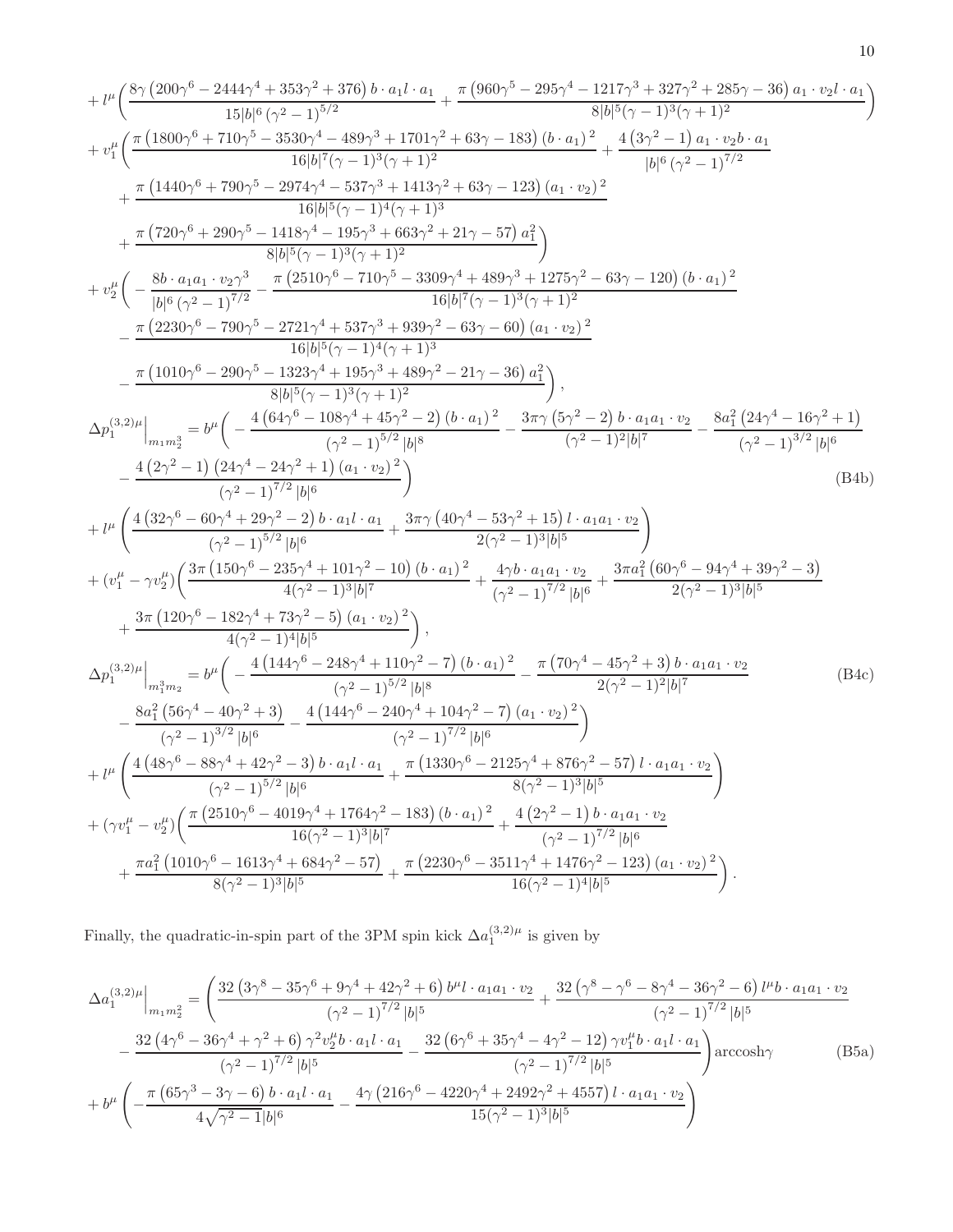$$
+l^{\mu}\left(-\frac{\pi (10\gamma^{5}-3\gamma^{3}+3\gamma^{2}-3\gamma-3)\left(b\cdot a_{1}\right)^{2}}{2\left(\gamma^{2}-1\right)^{3/2}|b|^{6}}-\frac{4\gamma \left(184\gamma^{6}-188\gamma^{4}-2416\gamma^{2}-3625\right)b\cdot a_{1}a_{1}\cdot v_{2}}{15\left(\gamma^{2}-1\right)^{3/2}|b|^{5}}\right.\newline-\frac{\pi (60\gamma^{4}+35\gamma^{3}-39\gamma^{2}-15\gamma+3)\left(a_{1}\cdot v_{2}\right)^{2}}{2\left(\gamma^{2}-1\right)^{5/2}|b|^{4}}+\nu_{1}^{\mu}\left(\frac{16 \left(222\gamma^{6}+1211\gamma^{4}-483\gamma^{2}-200\right)b\cdot a_{1}l\cdot a_{1}}{15\left(\gamma^{2}-1\right)^{3}|b|^{5}}+\nu_{2}^{\mu}\left(\frac{16\gamma (220\gamma^{6}-1342\gamma^{4}+169\gamma^{2}+203)\,b\cdot a_{1}l\cdot a_{1}}{15\left(\gamma^{2}-1\right)^{3}|b|^{5}}-\frac{\pi (305\gamma^{5}-120\gamma^{4}-392\gamma^{3}+78\gamma^{2}+87\gamma-6)\,l\cdot a_{1}a_{1}\cdot v_{2}}{8\left(\gamma^{2}-1\right)^{5/2}|b|^{4}}\right),\\Aa_{1}^{(3,2)\mu}\Biggl|_{m_{2}^{3}}=\nu^{\mu}\left(-\frac{3\pi\gamma (2\gamma^{2}-1)\,b\cdot a_{1}l\cdot a_{1}}{(\gamma^{2}-1)^{3}|b|^{5}}-\frac{2 \left(48\gamma^{6}-68\gamma^{4}+22\gamma^{2}+1\right)l\cdot a_{1}a_{1}\cdot v_{2}}{4\left(\gamma^{2}-1\right)^{5/2}|b|^{4}}\right)\right.\newline+\nu^{\mu}\left(-\frac{3\pi\gamma (b\cdot a_{1})^{2}}{2\sqrt{\gamma^{2}-1}|b|^{6}}-\frac{2 \left(16\gamma^{6}-36\gamma^{4}+18\gamma^{2}-1\right)b\cdot a_{1}a_{1}\cdot v_{2}}{(\gamma^{2}-1)^{3}|b|^{5}}-\frac
$$

Г

- <span id="page-10-0"></span>[1] LIGO Scientific, Virgo collaboration, B. Abbott et al., Observation of Gravitational Waves from a Binary Black Hole Merger, [Phys. Rev. Lett.](https://doi.org/10.1103/PhysRevLett.116.061102) 116 (2016) 061102 [[1602.03837](https://arxiv.org/abs/1602.03837)].
- [2] LIGO Scientific, Virgo collaboration, B. P. Abbott et al., GW170817: Observation of Gravitational Waves from a Binary Neutron Star Inspiral, [Phys. Rev. Lett.](https://doi.org/10.1103/PhysRevLett.119.161101) 119 (2017) 161101 [[1710.05832](https://arxiv.org/abs/1710.05832)].
- [3] LIGO Scientific, Virgo collaboration, B. Abbott et al., GWTC-1: A Gravitational-Wave Transient Catalog of Compact Binary Mergers Observed by LIGO and Virgo during the First and Second Observing Runs, Phys. Rev. X 9 [\(2019\) 031040](https://doi.org/10.1103/PhysRevX.9.031040) [[1811.12907](https://arxiv.org/abs/1811.12907)].
- [4] LIGO SCIENTIFIC, VIRGO collaboration, R. Abbott et al., GWTC-2: Compact Binary Coalescences Observed by LIGO and Virgo During the First Half of the Third Observing Run, Phys. Rev. X 11 [\(2021\) 021053](https://doi.org/10.1103/PhysRevX.11.021053) [[2010.14527](https://arxiv.org/abs/2010.14527)].
- <span id="page-10-1"></span>[5] LIGO Scientific, VIRGO collaboration, R. Abbott

et al., GWTC-2.1: Deep Extended Catalog of Compact Binary Coalescences Observed by LIGO and Virgo During the First Half of the Third Observing Run, [2108.01045](https://arxiv.org/abs/2108.01045).

- <span id="page-10-2"></span>[6] F. Pretorius, Evolution of binary black hole spacetimes, [Phys. Rev. Lett.](https://doi.org/10.1103/PhysRevLett.95.121101) 95 (2005) 121101 [[gr-qc/0507014](https://arxiv.org/abs/gr-qc/0507014)].
- [7] M. Campanelli, C. O. Lousto, P. Marronetti and Y. Zlochower, Accurate evolutions of orbiting black-hole binaries without excision, [Phys. Rev. Lett.](https://doi.org/10.1103/PhysRevLett.96.111101) 96 (2006) 111101 [[gr-qc/0511048](https://arxiv.org/abs/gr-qc/0511048)].
- <span id="page-10-3"></span>[8] J. G. Baker, J. Centrella, D.-I. Choi, M. Koppitz and J. van Meter, Gravitational wave extraction from an inspiraling configuration of merging black holes, [Phys. Rev. Lett.](https://doi.org/10.1103/PhysRevLett.96.111102) **96** (2006) 111102  $|gr-qc/0511103|$  $|gr-qc/0511103|$  $|gr-qc/0511103|$ .
- <span id="page-10-4"></span>[9] N. Bjerrum-Bohr, J. F. Donoghue and P. Vanhove, On-shell Techniques and Universal Results in Quantum Gravity, JHEP 02 [\(2014\) 111](https://doi.org/10.1007/JHEP02(2014)111) [[1309.0804](https://arxiv.org/abs/1309.0804)].
- [10] C. Cheung, I. Z. Rothstein and M. P. Solon, From Scattering Amplitudes to Classical Potentials in the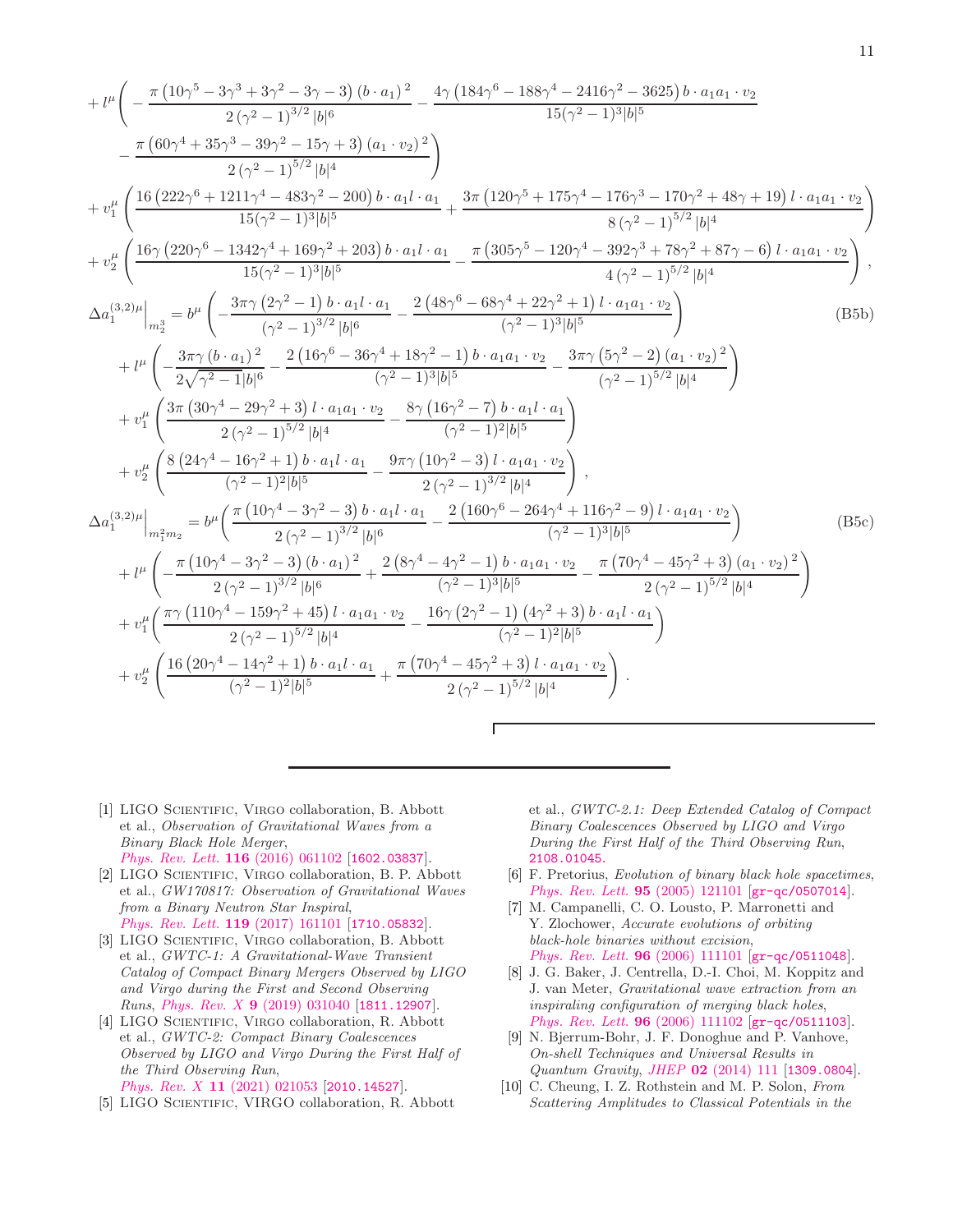Post-Minkowskian Expansion, [Phys. Rev. Lett.](https://doi.org/10.1103/PhysRevLett.121.251101) **121** (2018) 251101 [[1808.02489](https://arxiv.org/abs/1808.02489)].

- [11] D. Neill and I. Z. Rothstein, Classical Space-Times from the S Matrix, [Nucl. Phys. B](https://doi.org/10.1016/j.nuclphysb.2013.09.007)  $877$  (2013) 177 [[1304.7263](https://arxiv.org/abs/1304.7263)].
- [12] V. Vaidya, Gravitational spin Hamiltonians from the S matrix, Phys. Rev. **D91** [\(2015\) 024017](https://doi.org/10.1103/PhysRevD.91.024017) [[1410.5348](https://arxiv.org/abs/1410.5348)].
- [13] T. Damour, High-energy gravitational scattering and the general relativistic two-body problem, Phys. Rev. D97 [\(2018\) 044038](https://doi.org/10.1103/PhysRevD.97.044038) [[1710.10599](https://arxiv.org/abs/1710.10599)].
- [14] N. E. J. Bjerrum-Bohr, A. Cristofoli and P. H. Damgaard, Post-Minkowskian Scattering Angle in Einstein Gravity, JHEP 08 [\(2020\) 038](https://doi.org/10.1007/JHEP08(2020)038) [[1910.09366](https://arxiv.org/abs/1910.09366)].
- <span id="page-11-0"></span>[15] A. Cristofoli, P. H. Damgaard, P. Di Vecchia and C. Heissenberg, Second-order Post-Minkowskian scattering in arbitrary dimensions, JHEP 07 [\(2020\) 122](https://doi.org/10.1007/JHEP07(2020)122) [[2003.10274](https://arxiv.org/abs/2003.10274)].
- <span id="page-11-1"></span>[16] Kälin, Gregor and Porto, Rafael A., From Boundary Data to Bound States, JHEP 01 [\(2020\) 072](https://doi.org/10.1007/JHEP01(2020)072) [[1910.03008](https://arxiv.org/abs/1910.03008)].
- [17] Kälin, Gregor and Porto, Rafael A., From boundary data to bound states. Part II. Scattering angle to dynamical invariants (with twist), JHEP 02 [\(2020\) 120](https://doi.org/10.1007/JHEP02(2020)120) [[1911.09130](https://arxiv.org/abs/1911.09130)].
- <span id="page-11-2"></span>[18] G. Cho, G. Kälin and R. A. Porto, From Boundary Data to Bound States III: Radiative Effects, [2112.03976](https://arxiv.org/abs/2112.03976).
- <span id="page-11-3"></span>[19] A. Buonanno and T. Damour, Effective one-body approach to general relativistic two-body dynamics, Phys. Rev. D 59 [\(1999\) 084006](https://doi.org/10.1103/PhysRevD.59.084006) [[gr-qc/9811091](https://arxiv.org/abs/gr-qc/9811091)].
- <span id="page-11-14"></span>[20] T. Damour, Classical and quantum scattering in post-Minkowskian gravity, Phys. Rev. **D102** [\(2020\) 024060](https://doi.org/10.1103/PhysRevD.102.024060) [[1912.02139](https://arxiv.org/abs/1912.02139)].
- [21] A. Antonelli, A. Buonanno, J. Steinhoff, M. van de Meent and J. Vines, Energetics of two-body Hamiltonians in post-Minkowskian gravity, Phys. Rev. D99 [\(2019\) 104004](https://doi.org/10.1103/PhysRevD.99.104004) [[1901.07102](https://arxiv.org/abs/1901.07102)].
- <span id="page-11-4"></span>[22] P. H. Damgaard and P. Vanhove, Remodeling the effective one-body formalism in post-Minkowskian gravity, Phys. Rev. D 104 [\(2021\) 104029](https://doi.org/10.1103/PhysRevD.104.104029) [[2108.11248](https://arxiv.org/abs/2108.11248)].
- <span id="page-11-5"></span>[23] J. Vines and J. Steinhoff, Spin-multipole effects in binary black holes and the test-body limit, Phys. Rev. D 97 [\(2018\) 064010](https://doi.org/10.1103/PhysRevD.97.064010) [[1606.08832](https://arxiv.org/abs/1606.08832)].
- [24] J. Vines, D. Kunst, J. Steinhoff and T. Hinderer, Canonical Hamiltonian for an extended test body in curved spacetime: To quadratic order in spin, Phys. Rev. D 93 [\(2016\) 103008](https://doi.org/10.1103/PhysRevD.93.103008) [[1601.07529](https://arxiv.org/abs/1601.07529)].
- [25] J. Vines, Scattering of two spinning black holes in post-Minkowskian gravity, to all orders in spin, and effective-one-body mappings, [Class. Quant. Grav.](https://doi.org/10.1088/1361-6382/aaa3a8) 35 (2018) 084002 [[1709.06016](https://arxiv.org/abs/1709.06016)].
- <span id="page-11-16"></span>[26] J. Vines, J. Steinhoff and A. Buonanno, Spinning-black-hole scattering and the test-black-hole limit at second post-Minkowskian order, Phys. Rev. D 99 [\(2019\) 064054](https://doi.org/10.1103/PhysRevD.99.064054) [[1812.00956](https://arxiv.org/abs/1812.00956)].
- [27] D. Bini and T. Damour, Gravitational spin-orbit coupling in binary systems, post-Minkowskian approximation and effective one-body theory, Phys. Rev. D96 [\(2017\) 104038](https://doi.org/10.1103/PhysRevD.96.104038) [[1709.00590](https://arxiv.org/abs/1709.00590)].
- <span id="page-11-6"></span>[28] D. Bini and T. Damour, Gravitational spin-orbit coupling in binary systems at the second post-Minkowskian approximation, Phys. Rev. D98 [\(2018\) 044036](https://doi.org/10.1103/PhysRevD.98.044036) [[1805.10809](https://arxiv.org/abs/1805.10809)].
- <span id="page-11-7"></span>[29] L. J. Dixon, Calculating scattering amplitudes

efficiently, in Theoretical Advanced Study Institute in Elementary Particle Physics (TASI 95): QCD and Beyond, 1, 1996, [hep-ph/9601359](https://arxiv.org/abs/hep-ph/9601359).

- [30] H. Elvang and Y.-t. Huang, Scattering Amplitudes, [1308.1697](https://arxiv.org/abs/1308.1697).
- [31] J. M. Henn and J. C. Plefka, Scattering Amplitudes in Gauge Theories, vol. 883. Springer, Berlin, 2014, [10.1007/978-3-642-54022-6.](https://doi.org/10.1007/978-3-642-54022-6)
- [32] Z. Bern, J. J. Carrasco, M. Chiodaroli, H. Johansson and R. Roiban, The Duality Between Color and Kinematics and its Applications, [1909.01358](https://arxiv.org/abs/1909.01358).
- <span id="page-11-8"></span>[33] S. Weinzierl, Feynman Integrals, 1, 2022, [2201.03593](https://arxiv.org/abs/2201.03593).
- <span id="page-11-9"></span>[34] D. A. Kosower, B. Maybee and D. O'Connell, Amplitudes, Observables, and Classical Scattering, JHEP 02 [\(2019\) 137](https://doi.org/10.1007/JHEP02(2019)137) [[1811.10950](https://arxiv.org/abs/1811.10950)].
- <span id="page-11-15"></span>[35] B. Maybee, D. O'Connell and J. Vines, Observables and amplitudes for spinning particles and black holes, JHEP 12 [\(2019\) 156](https://doi.org/10.1007/JHEP12(2019)156) [[1906.09260](https://arxiv.org/abs/1906.09260)].
- [36] A. Cristofoli, R. Gonzo, D. A. Kosower and D. O'Connell, Waveforms from Amplitudes, [2107.10193](https://arxiv.org/abs/2107.10193).
- <span id="page-11-10"></span>[37] A. Cristofoli, R. Gonzo, N. Moynihan, D. O'Connell, A. Ross, M. Sergola et al., The Uncertainty Principle and Classical Amplitudes, [2112.07556](https://arxiv.org/abs/2112.07556).
- <span id="page-11-11"></span>[38] Z. Bern, C. Cheung, R. Roiban, C.-H. Shen, M. P. Solon and M. Zeng, Scattering Amplitudes and the Conservative Hamiltonian for Binary Systems at Third Post-Minkowskian Order, [Phys. Rev. Lett.](https://doi.org/10.1103/PhysRevLett.122.201603) 122 (2019) 201603 [[1901.04424](https://arxiv.org/abs/1901.04424)].
- <span id="page-11-17"></span>[39] Z. Bern, C. Cheung, R. Roiban, C.-H. Shen, M. P. Solon and M. Zeng, Black Hole Binary Dynamics from the Double Copy and Effective Theory, JHEP 10 [\(2019\) 206](https://doi.org/10.1007/JHEP10(2019)206) [[1908.01493](https://arxiv.org/abs/1908.01493)].
- [40] Z. Bern, H. Ita, J. Parra-Martinez and M. S. Ruf, Universality in the classical limit of massless gravitational scattering, [Phys. Rev. Lett.](https://doi.org/10.1103/PhysRevLett.125.031601) 125 (2020) 031601 [[2002.02459](https://arxiv.org/abs/2002.02459)].
- [41] C. Cheung and M. P. Solon, *Classical gravitational* scattering at  $\mathcal{O}(G^3)$  from Feynman diagrams, JHEP 06 [\(2020\) 144](https://doi.org/10.1007/JHEP06(2020)144) [[2003.08351](https://arxiv.org/abs/2003.08351)].
- <span id="page-11-12"></span>[42] P. Di Vecchia, C. Heissenberg, R. Russo and G. Veneziano, Universality of ultra-relativistic gravitational scattering, Phys. Lett. B 811 [\(2020\) 135924](https://doi.org/10.1016/j.physletb.2020.135924) [[2008.12743](https://arxiv.org/abs/2008.12743)].
- <span id="page-11-13"></span>[43] E. Herrmann, J. Parra-Martinez, M. S. Ruf and M. Zeng, Gravitational Bremsstrahlung from Reverse Unitarity, [Phys. Rev. Lett.](https://doi.org/10.1103/PhysRevLett.126.201602) 126 (2021) 201602 [[2101.07255](https://arxiv.org/abs/2101.07255)].
- <span id="page-11-19"></span>[44] E. Herrmann, J. Parra-Martinez, M. S. Ruf and M. Zeng, Radiative classical gravitational observables at  $\mathcal{O}(G^3)$  from scattering amplitudes, JHEP 10 [\(2021\) 148](https://doi.org/10.1007/JHEP10(2021)148) [[2104.03957](https://arxiv.org/abs/2104.03957)].
- [45] P. Di Vecchia, C. Heissenberg, R. Russo and G. Veneziano, Radiation Reaction from Soft Theorems, Phys. Lett. B 818 [\(2021\) 136379](https://doi.org/10.1016/j.physletb.2021.136379) [[2101.05772](https://arxiv.org/abs/2101.05772)].
- <span id="page-11-18"></span>[46] P. Di Vecchia, C. Heissenberg, R. Russo and G. Veneziano, The eikonal approach to gravitational scattering and radiation at  $\mathcal{O}(G^3)$ , JHEP 07 [\(2021\) 169](https://doi.org/10.1007/JHEP07(2021)169) [[2104.03256](https://arxiv.org/abs/2104.03256)].
- [47] C. Heissenberg, Infrared divergences and the eikonal exponentiation, Phys. Rev. D 104 [\(2021\) 046016](https://doi.org/10.1103/PhysRevD.104.046016) [[2105.04594](https://arxiv.org/abs/2105.04594)].
- [48] N. E. J. Bjerrum-Bohr, P. H. Damgaard, L. Planté and P. Vanhove, The Amplitude for Classical Gravitational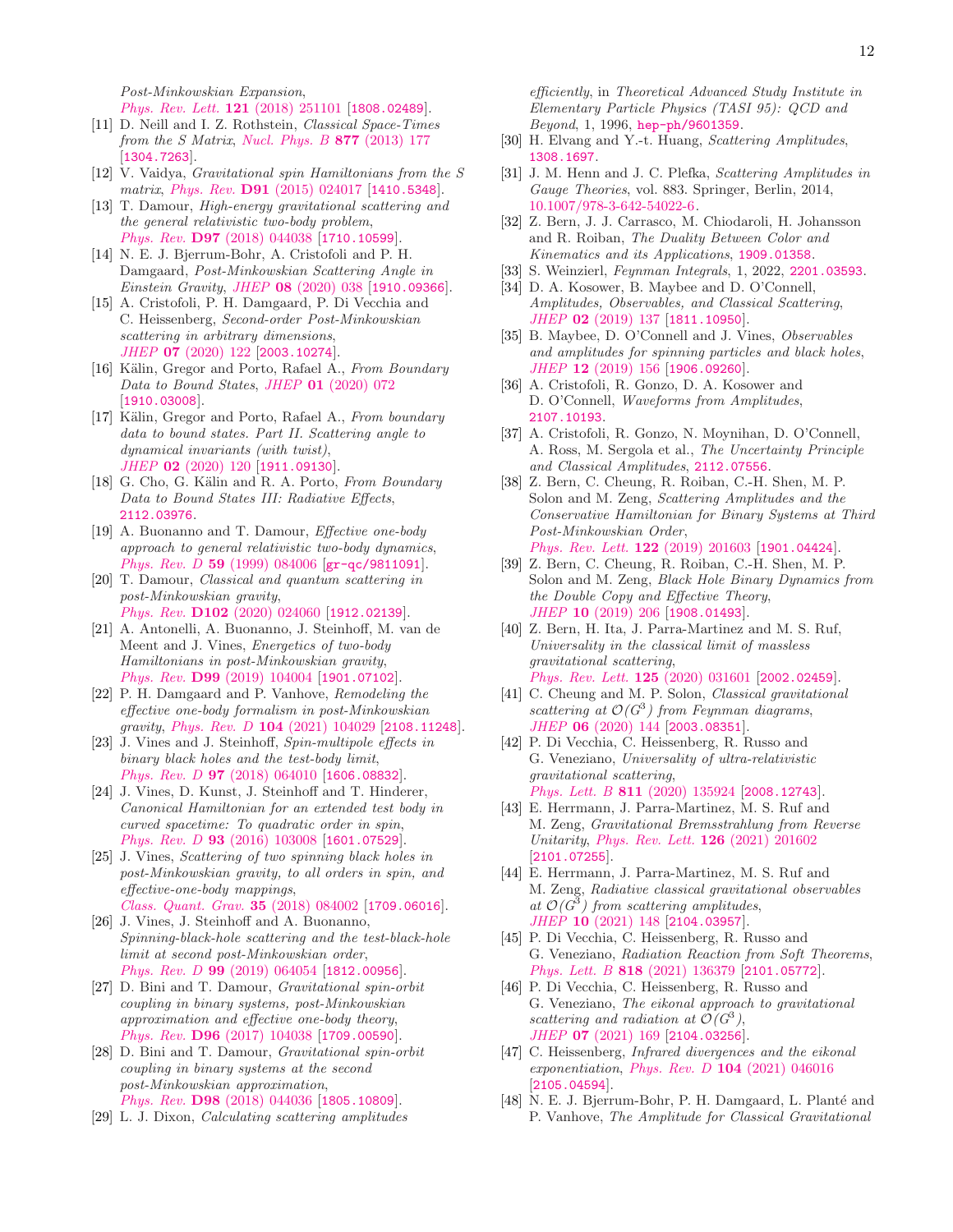Scattering at Third Post-Minkowskian Order, JHEP 08 [\(2021\) 172](https://doi.org/10.1007/JHEP08(2021)172) [[2105.05218](https://arxiv.org/abs/2105.05218)].

- <span id="page-12-0"></span>[49] P. H. Damgaard, L. Plante and P. Vanhove, On an exponential representation of the gravitational S-matrix, JHEP 11 [\(2021\) 213](https://doi.org/10.1007/JHEP11(2021)213) [[2107.12891](https://arxiv.org/abs/2107.12891)].
- <span id="page-12-1"></span>[50] C. Cheung and M. P. Solon, Tidal Effects in the Post-Minkowskian Expansion, [Phys. Rev. Lett.](https://doi.org/10.1103/PhysRevLett.125.191601) 125 (2020) 191601 [[2006.06665](https://arxiv.org/abs/2006.06665)].
- [51] Z. Bern, J. Parra-Martinez, R. Roiban, E. Sawyer and C.-H. Shen, Leading Nonlinear Tidal Effects and Scattering Amplitudes, JHEP 05 [\(2021\) 188](https://doi.org/10.1007/JHEP05(2021)188) [[2010.08559](https://arxiv.org/abs/2010.08559)].
- <span id="page-12-2"></span>[52] M. Accettulli Huber, A. Brandhuber, S. De Angelis and G. Travaglini, From amplitudes to gravitational radiation with cubic interactions and tidal effects, Phys. Rev. D 103 [\(2021\) 045015](https://doi.org/10.1103/PhysRevD.103.045015) [[2012.06548](https://arxiv.org/abs/2012.06548)].
- <span id="page-12-3"></span>[53] Z. Bern, J. Parra-Martinez, R. Roiban, M. S. Ruf, C.-H. Shen, M. P. Solon et al., Scattering Amplitudes and Conservative Binary Dynamics at  $\mathcal{O}(G^4)$ , [Phys. Rev. Lett.](https://doi.org/10.1103/PhysRevLett.126.171601) **126** (2021) 171601 [[2101.07254](https://arxiv.org/abs/2101.07254)].
- <span id="page-12-4"></span>[54] Z. Bern, J. Parra-Martinez, R. Roiban, M. S. Ruf, C.-H. Shen, M. P. Solon et al., Scattering Amplitudes, the Tail Effect, and Conservative Binary Dynamics at  $O(G^4), 2112.10750.$  $O(G^4), 2112.10750.$  $O(G^4), 2112.10750.$
- <span id="page-12-5"></span>[55] P. H. Damgaard, K. Haddad and A. Helset, Heavy Black Hole Effective Theory, JHEP 11 [\(2019\) 070](https://doi.org/10.1007/JHEP11(2019)070) [[1908.10308](https://arxiv.org/abs/1908.10308)].
- [56] R. Aoude, K. Haddad and A. Helset, On-shell heavy particle effective theories, JHEP 05 [\(2020\) 051](https://doi.org/10.1007/JHEP05(2020)051) [[2001.09164](https://arxiv.org/abs/2001.09164)].
- [57] A. Brandhuber, G. Chen, G. Travaglini and C. Wen, A new gauge-invariant double copy for heavy-mass effective theory, JHEP 07 [\(2021\) 047](https://doi.org/10.1007/JHEP07(2021)047) [[2104.11206](https://arxiv.org/abs/2104.11206)].
- [58] A. Brandhuber, G. Chen, G. Travaglini and C. Wen, Classical gravitational scattering from a gauge-invariant double copy, JHEP 10 [\(2021\) 118](https://doi.org/10.1007/JHEP10(2021)118) [[2108.04216](https://arxiv.org/abs/2108.04216)].
- [59] R. Aoude, K. Haddad and A. Helset, Tidal effects for spinning particles, JHEP 03 [\(2021\) 097](https://doi.org/10.1007/JHEP03(2021)097) [[2012.05256](https://arxiv.org/abs/2012.05256)].
- <span id="page-12-6"></span>[60] K. Haddad, Exponentiation of the leading eikonal phase with spin, Phys. Rev. D 105 [\(2022\) 026004](https://doi.org/10.1103/PhysRevD.105.026004) [[2109.04427](https://arxiv.org/abs/2109.04427)].
- <span id="page-12-7"></span>[61] N. J. Bjerrum-Bohr, P. H. Damgaard, G. Festuccia, L. Planté and P. Vanhove, *General Relativity from* Scattering Amplitudes,
- [Phys. Rev. Lett.](https://doi.org/10.1103/PhysRevLett.121.171601) 121 (2018) 171601 [[1806.04920](https://arxiv.org/abs/1806.04920)].
- [62] P. Di Vecchia, A. Luna, S. G. Naculich, R. Russo, G. Veneziano and C. D. White, A tale of two exponentiations in  $\mathcal{N}=8$  supergravity, Phys. Lett. B798 [\(2019\) 134927](https://doi.org/10.1016/j.physletb.2019.134927) [[1908.05603](https://arxiv.org/abs/1908.05603)].
- <span id="page-12-8"></span>[63] P. Di Vecchia, S. G. Naculich, R. Russo, G. Veneziano and C. D. White, A tale of two exponentiations in  $\mathcal N$  $= 8$  supergravity at subleading level, JHEP 03 [\(2020\) 173](https://doi.org/10.1007/JHEP03(2020)173) [[1911.11716](https://arxiv.org/abs/1911.11716)].
- <span id="page-12-9"></span>[64] A. Guevara, A. Ochirov and J. Vines, Scattering of Spinning Black Holes from Exponentiated Soft Factors, JHEP 09 [\(2019\) 056](https://doi.org/10.1007/JHEP09(2019)056) [[1812.06895](https://arxiv.org/abs/1812.06895)].
- [65] Y. F. Bautista and A. Guevara, From Scattering Amplitudes to Classical Physics: Universality, Double Copy and Soft Theorems, [1903.12419](https://arxiv.org/abs/1903.12419).
- [66] A. Guevara, A. Ochirov and J. Vines, Black-hole scattering with general spin directions from minimal-coupling amplitudes, Phys. Rev. D 100 [\(2019\) 104024](https://doi.org/10.1103/PhysRevD.100.104024) [[1906.10071](https://arxiv.org/abs/1906.10071)].
- <span id="page-12-10"></span>[67] R. Aoude and A. Ochirov, Classical observables from coherent-spin amplitudes, JHEP 10 [\(2021\) 008](https://doi.org/10.1007/JHEP10(2021)008) [[2108.01649](https://arxiv.org/abs/2108.01649)].
- <span id="page-12-11"></span>[68] Z. Bern, A. Luna, R. Roiban, C.-H. Shen and M. Zeng, Spinning black hole binary dynamics, scattering amplitudes, and effective field theory, Phys. Rev. D 104 [\(2021\) 065014](https://doi.org/10.1103/PhysRevD.104.065014) [[2005.03071](https://arxiv.org/abs/2005.03071)].
- <span id="page-12-12"></span>[69] D. Kosmopoulos and A. Luna, Quadratic-in-spin Hamiltonian at  $\mathcal{O}(G^2)$  from scattering amplitudes, JHEP 07 [\(2021\) 037](https://doi.org/10.1007/JHEP07(2021)037) [[2102.10137](https://arxiv.org/abs/2102.10137)].
- <span id="page-12-13"></span>[70] W.-M. Chen, M.-Z. Chung, Y.-t. Huang and J.-W. Kim, The 2PM Hamiltonian for binary Kerr to quartic in spin, [2111.13639](https://arxiv.org/abs/2111.13639).
- <span id="page-12-14"></span>[71] A. Guevara, Holomorphic Classical Limit for Spin Effects in Gravitational and Electromagnetic Scattering, JHEP 04 [\(2019\) 033](https://doi.org/10.1007/JHEP04(2019)033) [[1706.02314](https://arxiv.org/abs/1706.02314)].
- [72] M.-Z. Chung, Y.-T. Huang, J.-W. Kim and S. Lee, The simplest massive S-matrix: from minimal coupling to Black Holes, JHEP 04 [\(2019\) 156](https://doi.org/10.1007/JHEP04(2019)156) [[1812.08752](https://arxiv.org/abs/1812.08752)].
- [73] M.-Z. Chung, Y.-T. Huang and J.-W. Kim, Classical potential for general spinning bodies, JHEP 09 [\(2020\) 074](https://doi.org/10.1007/JHEP09(2020)074) [[1908.08463](https://arxiv.org/abs/1908.08463)].
- [74] N. Arkani-Hamed, Y.-t. Huang and D. O'Connell, Kerr black holes as elementary particles, JHEP 01 [\(2020\) 046](https://doi.org/10.1007/JHEP01(2020)046) [[1906.10100](https://arxiv.org/abs/1906.10100)].
- [75] A. Guevara, B. Maybee, A. Ochirov, D. O'Connell and J. Vines, A worldsheet for Kerr, JHEP 03 [\(2021\) 201](https://doi.org/10.1007/JHEP03(2021)201) [[2012.11570](https://arxiv.org/abs/2012.11570)].
- [76] Y. F. Bautista and N. Siemonsen, Post-Newtonian waveforms from spinning scattering amplitudes, JHEP 01 [\(2022\) 006](https://doi.org/10.1007/JHEP01(2022)006) [[2110.12537](https://arxiv.org/abs/2110.12537)].
- [77] M. Chiodaroli, H. Johansson and P. Pichini, Compton Black-Hole Scattering for  $s \leq 5/2$ , [2107.14779](https://arxiv.org/abs/2107.14779).
- [78] Y. F. Bautista, A. Guevara, C. Kavanagh and J. Vines, From Scattering in Black Hole Backgrounds to Higher-Spin Amplitudes: Part I, [2107.10179](https://arxiv.org/abs/2107.10179).
- [79] E. Crawley, A. Guevara, N. Miller and A. Strominger, Black Holes in Klein Space, [2112.03954](https://arxiv.org/abs/2112.03954).
- <span id="page-12-15"></span>[80] A. Guevara, Reconstructing Classical Spacetimes from the S-Matrix in Twistor Space, [2112.05111](https://arxiv.org/abs/2112.05111).
- <span id="page-12-16"></span>[81] W. D. Goldberger and I. Z. Rothstein, An Effective field theory of gravity for extended objects, Phys. Rev. D 73 [\(2006\) 104029](https://doi.org/10.1103/PhysRevD.73.104029) [[hep-th/0409156](https://arxiv.org/abs/hep-th/0409156)].
- [82] W. D. Goldberger and I. Z. Rothstein, Towers of Gravitational Theories, [Gen. Rel. Grav.](https://doi.org/10.1142/S0218271806009698) 38 (2006) 1537 [[hep-th/0605238](https://arxiv.org/abs/hep-th/0605238)].
- [83] W. D. Goldberger and A. Ross, Gravitational radiative corrections from effective field theory, Phys. Rev. D 81 [\(2010\) 124015](https://doi.org/10.1103/PhysRevD.81.124015) [[0912.4254](https://arxiv.org/abs/0912.4254)].
- [84] R. A. Porto, The effective field theorist's approach to gravitational dynamics, [Phys. Rept.](https://doi.org/10.1016/j.physrep.2016.04.003) 633 (2016) 1 [[1601.04914](https://arxiv.org/abs/1601.04914)].
- [85] M. Levi, Effective Field Theories of Post-Newtonian Gravity: A comprehensive review, [Rept. Prog. Phys.](https://doi.org/10.1088/1361-6633/ab12bc) 83 (2020) 075901 [[1807.01699](https://arxiv.org/abs/1807.01699)].
- <span id="page-12-17"></span>[86] W. D. Goldberger, J. Li and S. G. Prabhu, Spinning particles, axion radiation, and the classical double copy, Phys. Rev. D 97 [\(2018\) 105018](https://doi.org/10.1103/PhysRevD.97.105018) [[1712.09250](https://arxiv.org/abs/1712.09250)].
- <span id="page-12-18"></span>[87] Blümlein, J. and Maier, A. and Marquard, P. and Schäfer, G., Testing binary dynamics in gravity at the sixth post-Newtonian level, Phys. Lett. B807 [\(2020\) 135496](https://doi.org/10.1016/j.physletb.2020.135496) [[2003.07145](https://arxiv.org/abs/2003.07145)].
- [88] D. Bini, T. Damour and A. Geralico, Sixth post-Newtonian local-in-time dynamics of binary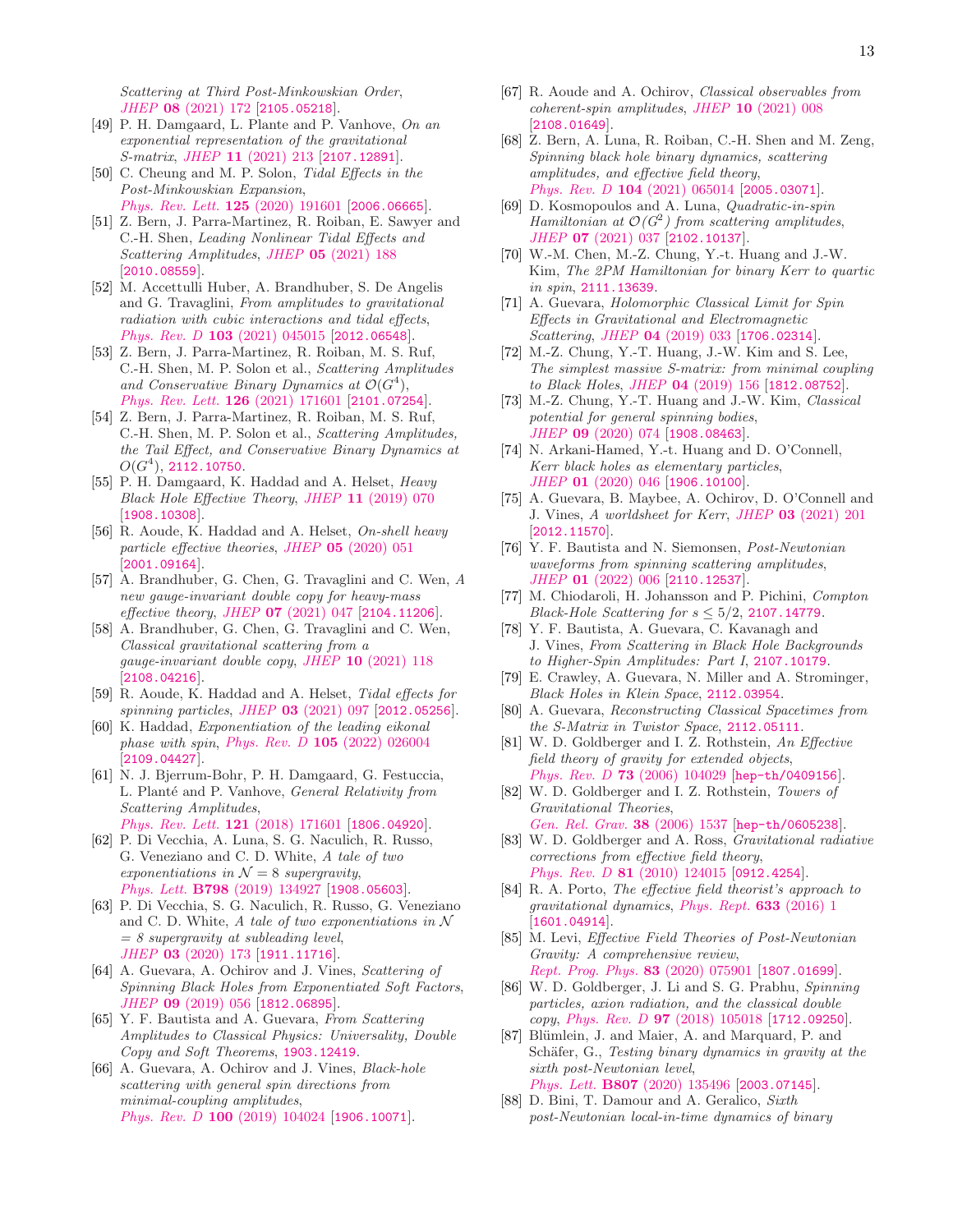systems, *Phys. Rev.* **D102** [\(2020\) 024061](https://doi.org/10.1103/PhysRevD.102.024061) [[2004.05407](https://arxiv.org/abs/2004.05407)].

- [89] D. Bini, T. Damour and A. Geralico, Sixth post-Newtonian nonlocal-in-time dynamics of binary systems, Phys. Rev. D102 [\(2020\) 084047](https://doi.org/10.1103/PhysRevD.102.084047) [[2007.11239](https://arxiv.org/abs/2007.11239)].
- [90] J. Blümlein, A. Maier, P. Marquard and G. Schäfer, The fifth-order post-Newtonian Hamiltonian dynamics of two-body systems from an effective field theory approach: potential contributions, [Nucl. Phys. B](https://doi.org/10.1016/j.nuclphysb.2021.115352) 965 (2021) 115352 [[2010.13672](https://arxiv.org/abs/2010.13672)].
- [91] S. Foffa, R. Sturani and W. J. Torres Bobadilla, Efficient resummation of high post-Newtonian contributions to the binding energy, JHEP 02 [\(2021\) 165](https://doi.org/10.1007/JHEP02(2021)165) [[2010.13730](https://arxiv.org/abs/2010.13730)].
- <span id="page-13-0"></span>[92] J. Blümlein, A. Maier, P. Marquard and G. Schäfer, The 6th post-Newtonian potential terms at  $O(G_N^4)$ , Phys. Lett. B 816 [\(2021\) 136260](https://doi.org/10.1016/j.physletb.2021.136260) [[2101.08630](https://arxiv.org/abs/2101.08630)].
- <span id="page-13-1"></span>[93] G. Kälin and R. A. Porto, Post-Minkowskian Effective Field Theory for Conservative Binary Dynamics, JHEP 11 [\(2020\) 106](https://doi.org/10.1007/JHEP11(2020)106) [[2006.01184](https://arxiv.org/abs/2006.01184)].
- [94] Kälin, Gregor and Liu, Zhengwen and Porto, Rafael A., Conservative Dynamics of Binary Systems to Third Post-Minkowskian Order from the Effective Field Theory Approach, [Phys. Rev. Lett.](https://doi.org/10.1103/PhysRevLett.125.261103) 125 (2020) 261103 [[2007.04977](https://arxiv.org/abs/2007.04977)].
- [95] G. Kälin, Z. Liu and R. A. Porto, Conservative Tidal Effects in Compact Binary Systems to Next-to-Leading Post-Minkowskian Order, Phys. Rev. D 102 [\(2020\) 124025](https://doi.org/10.1103/PhysRevD.102.124025) [[2008.06047](https://arxiv.org/abs/2008.06047)].
- [96] S. Mougiakakos, M. M. Riva and F. Vernizzi, Gravitational Bremsstrahlung in the post-Minkowskian effective field theory, Phys. Rev.  $D$  104 [\(2021\) 024041](https://doi.org/10.1103/PhysRevD.104.024041) [[2102.08339](https://arxiv.org/abs/2102.08339)].
- <span id="page-13-2"></span>[97] M. M. Riva and F. Vernizzi, Radiated momentum in the post-Minkowskian worldline approach via reverse unitarity, JHEP 11 [\(2021\) 228](https://doi.org/10.1007/JHEP11(2021)228) [[2110.10140](https://arxiv.org/abs/2110.10140)].
- <span id="page-13-3"></span>[98] C. Dlapa, G. Kälin, Z. Liu and R. A. Porto, Dynamics of Binary Systems to Fourth Post-Minkowskian Order from the Effective Field Theory Approach, [2106.08276](https://arxiv.org/abs/2106.08276).
- <span id="page-13-4"></span>[99] C. Dlapa, G. Kälin, Z. Liu and R. A. Porto, Conservative Dynamics of Binary Systems at Fourth Post-Minkowskian Order in the Large-eccentricity Expansion, [2112.11296](https://arxiv.org/abs/2112.11296).
- <span id="page-13-5"></span>[100] R. A. Porto, Post-Newtonian corrections to the motion of spinning bodies in NRGR, Phys. Rev. D 73 [\(2006\) 104031](https://doi.org/10.1103/PhysRevD.73.104031) [[gr-qc/0511061](https://arxiv.org/abs/gr-qc/0511061)].
- [101] M. Levi and J. Steinhoff, Spinning gravitating objects in the effective field theory in the post-Newtonian scheme, JHEP 09 [\(2015\) 219](https://doi.org/10.1007/JHEP09(2015)219) [[1501.04956](https://arxiv.org/abs/1501.04956)].
- <span id="page-13-6"></span>[102] W. D. Goldberger, J. Li and I. Z. Rothstein, Non-conservative effects on spinning black holes from world-line effective field theory, JHEP 06 [\(2021\) 053](https://doi.org/10.1007/JHEP06(2021)053) [[2012.14869](https://arxiv.org/abs/2012.14869)].
- <span id="page-13-7"></span>[103] J. Hartung and J. Steinhoff, Next-to-next-to-leading order post-Newtonian spin(1)-spin(2) Hamiltonian for self-gravitating binaries, [Annalen Phys.](https://doi.org/10.1002/andp.201100163) 523 (2011) 919 [[1107.4294](https://arxiv.org/abs/1107.4294)].
- [104] M. Levi, Binary dynamics from spin1-spin2 coupling at fourth post-Newtonian order, Phys. Rev. D 85 [\(2012\) 064043](https://doi.org/10.1103/PhysRevD.85.064043) [[1107.4322](https://arxiv.org/abs/1107.4322)].
- [105] M. Levi and J. Steinhoff, Equivalence of ADM Hamiltonian and Effective Field Theory approaches at next-to-next-to-leading order spin1-spin2 coupling of

binary inspirals, JCAP 12 [\(2014\) 003](https://doi.org/10.1088/1475-7516/2014/12/003) [[1408.5762](https://arxiv.org/abs/1408.5762)].

- <span id="page-13-20"></span>[106] M. Levi and J. Steinhoff, Next-to-next-to-leading order gravitational spin-squared potential via the effective field theory for spinning objects in the post-Newtonian scheme, JCAP 01 [\(2016\) 008](https://doi.org/10.1088/1475-7516/2016/01/008) [[1506.05794](https://arxiv.org/abs/1506.05794)].
- <span id="page-13-21"></span>[107] M. Levi and J. Steinhoff, Complete conservative dynamics for inspiralling compact binaries with spins at the fourth post-Newtonian order, JCAP 09 [\(2021\) 029](https://doi.org/10.1088/1475-7516/2021/09/029) [[1607.04252](https://arxiv.org/abs/1607.04252)].
- [108] M. Levi, A. J. Mcleod and M. Von Hippel,  $N^3LO$ gravitational spin-orbit coupling at order  $G^4$ , JHEP 07 [\(2021\) 115](https://doi.org/10.1007/JHEP07(2021)115) [[2003.02827](https://arxiv.org/abs/2003.02827)].
- [109] M. Levi, A. J. Mcleod and M. Von Hippel,  $N^3LO$ gravitational quadratic-in-spin interactions at  $G^4$ , JHEP 07 [\(2021\) 116](https://doi.org/10.1007/JHEP07(2021)116) [[2003.07890](https://arxiv.org/abs/2003.07890)].
- [110] J.-W. Kim, M. Levi and Z. Yin, Quadratic-in-spin interactions at the fifth post-Newtonian order probe new physics, [2112.01509](https://arxiv.org/abs/2112.01509).
- <span id="page-13-8"></span>[111] G. Cho, R. A. Porto and Z. Yang, Gravitational radiation from inspiralling compact objects: Spin effects to fourth Post-Newtonian order, [2201.05138](https://arxiv.org/abs/2201.05138).
- <span id="page-13-9"></span>[112] Z. Liu, R. A. Porto and Z. Yang, Spin Effects in the Effective Field Theory Approach to Post-Minkowskian Conservative Dynamics, JHEP 06 [\(2021\) 012](https://doi.org/10.1007/JHEP06(2021)012) [[2102.10059](https://arxiv.org/abs/2102.10059)].
- <span id="page-13-10"></span>[113] G. Mogull, J. Plefka and J. Steinhoff, Classical black hole scattering from a worldline quantum field theory, JHEP 02 [\(2021\) 048](https://doi.org/10.1007/JHEP02(2021)048) [[2010.02865](https://arxiv.org/abs/2010.02865)].
- [114] G. U. Jakobsen, G. Mogull, J. Plefka and J. Steinhoff, Classical Gravitational Bremsstrahlung from a Worldline Quantum Field Theory, [Phys. Rev. Lett.](https://doi.org/10.1103/PhysRevLett.126.201103) **126** (2021) 201103 [[2101.12688](https://arxiv.org/abs/2101.12688)].
- <span id="page-13-12"></span>[115] G. U. Jakobsen, G. Mogull, J. Plefka and J. Steinhoff, Gravitational Bremsstrahlung and Hidden Supersymmetry of Spinning Bodies, [Phys. Rev. Lett.](https://doi.org/10.1103/PhysRevLett.128.011101) 128 (2022) 011101 [[2106.10256](https://arxiv.org/abs/2106.10256)].
- <span id="page-13-11"></span>[116] G. U. Jakobsen, G. Mogull, J. Plefka and J. Steinhoff,  $SUSY$  in the sky with gravitons, JHEP  $01$  [\(2022\) 027](https://doi.org/10.1007/JHEP01(2022)027) [[2109.04465](https://arxiv.org/abs/2109.04465)].
- <span id="page-13-13"></span>[117] C. Shi and J. Plefka, *Classical double copy of worldline* quantum field theory, Phys. Rev.  $D$  105 [\(2022\) 026007](https://doi.org/10.1103/PhysRevD.105.026007) [[2109.10345](https://arxiv.org/abs/2109.10345)].
- <span id="page-13-14"></span>[118] F. Bastianelli, F. Comberiati and L. de la Cruz, Light bending from eikonal in worldline quantum field theory, [2112.05013](https://arxiv.org/abs/2112.05013).
- <span id="page-13-15"></span>[119] M. V. S. Saketh, J. Vines, J. Steinhoff and A. Buonanno, Conservative and radiative dynamics in classical relativistic scattering and bound systems, [2109.05994](https://arxiv.org/abs/2109.05994).
- <span id="page-13-16"></span>[120] D. Bonocore, A. Kulesza and J. Pirsch, Classical and quantum gravitational scattering with Generalized Wilson Lines, [2112.02009](https://arxiv.org/abs/2112.02009).
- <span id="page-13-17"></span>[121] D. Bini and T. Damour, Gravitational radiation reaction along general orbits in the effective one-body formalism, Phys. Rev. D86 [\(2012\) 124012](https://doi.org/10.1103/PhysRevD.86.124012) [[1210.2834](https://arxiv.org/abs/1210.2834)].
- [122] T. Damour, Radiative contribution to classical gravitational scattering at the third order in G, Phys. Rev. D 102 [\(2020\) 124008](https://doi.org/10.1103/PhysRevD.102.124008) [[2010.01641](https://arxiv.org/abs/2010.01641)].
- <span id="page-13-18"></span>[123] D. Bini, T. Damour and A. Geralico, Radiative contributions to gravitational scattering, Phys. Rev. D 104 [\(2021\) 084031](https://doi.org/10.1103/PhysRevD.104.084031) [[2107.08896](https://arxiv.org/abs/2107.08896)].
- <span id="page-13-19"></span>[124] F. Bastianelli, P. Benincasa and S. Giombi, Worldline approach to vector and antisymmetric tensor fields,